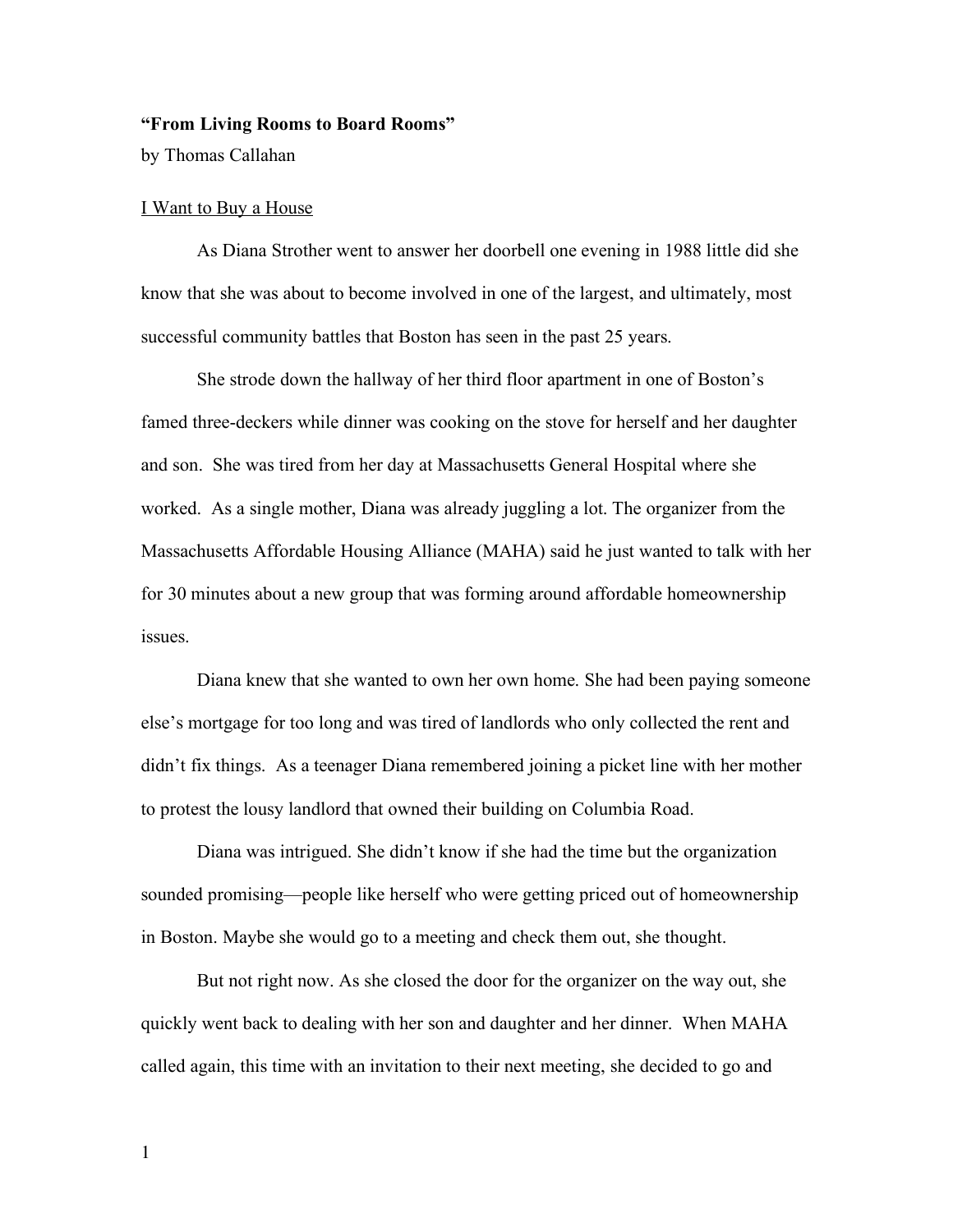check it out. She desperately wanted to buy a home of her own one day and with Boston's rapidly escalating home prices, she felt that chance slipping away.

At the meeting, it dawned on her that this might be different. There were a lot of women like herself. Women of color who were angry. Angry at the city. Angry at banks. Angry at the system.

"The women in the room were so articulate. I was frustrated too but I couldn't put it into words like these women were. For awhile I just blended into the background and watched."

Diana felt like this group had some potential but it also had an ambitious agenda. Where to begin? Slowly, Diana started speaking up. She offered the group a potential starting point. Just a few blocks from her three-decker, the city was building affordable condos. But as a resident of the neighborhood, Diana didn't know how get to get one. Was there a list? Do you have to know the Mayor? One day she asked a construction worker and he told her they you needed an income of around \$40,000 to buy the units and there was already a long waiting list.

"Most of the people I knew in our community didn't make \$40,000. They made \$15 or 20 or \$25,000. We couldn't afford those condos. And even if we could, we would be on a waiting list forever. We had to do something. I had to do something. So when MAHA asked me to get more involved, I knew I had nothing to lose."

In large part because of Diana's experience, the group decided to ask city officials to the next meeting and ask them to set up a city hotline and clearinghouse where information about affordable homeownership opportunities could be widely broadcast. The group decided to call itself the Homebuyers Union (HBU) and they quickly decided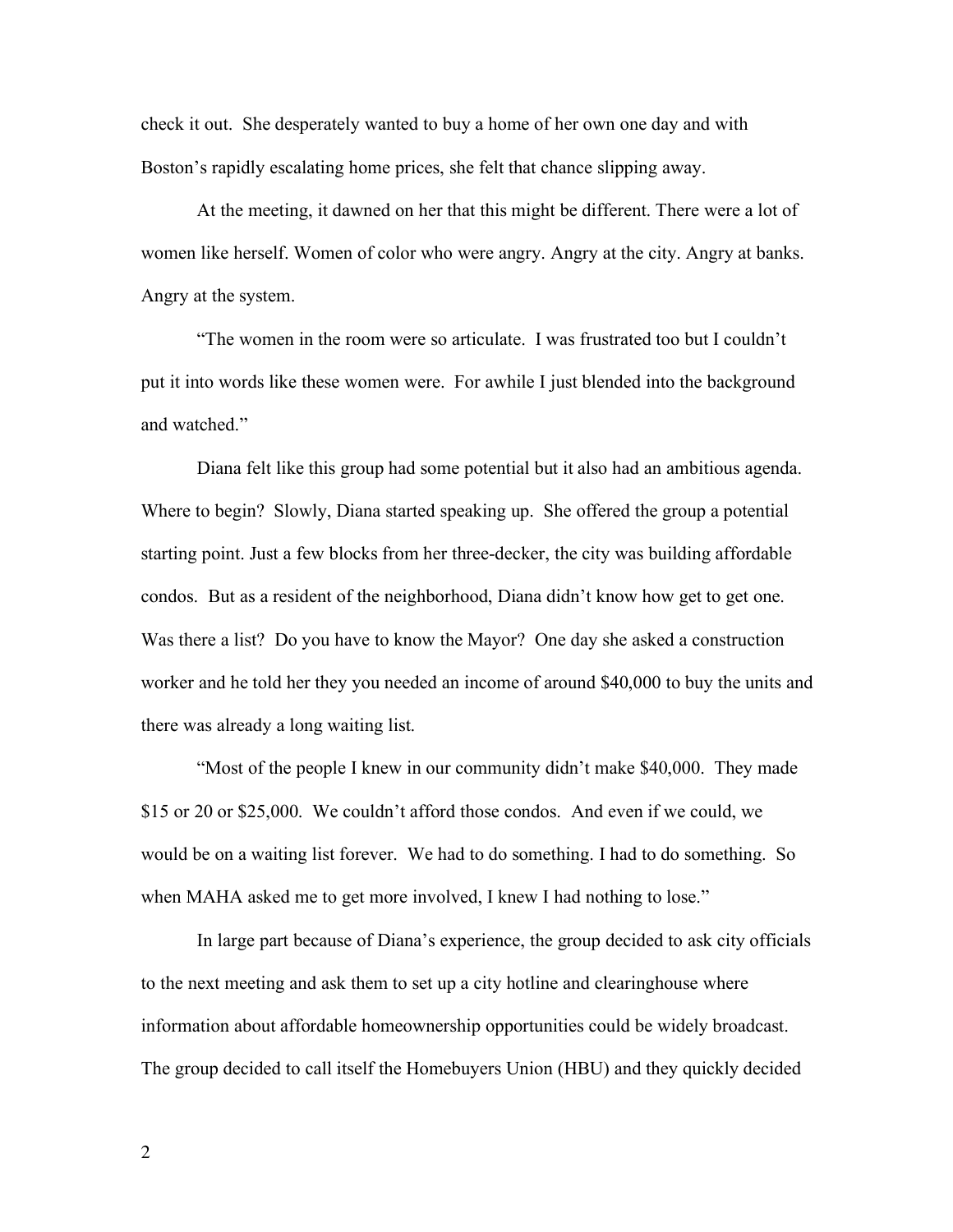to invite city housing officials to the next meeting. Diana found herself agreeing to take a leadership role in the meeting, even though she had never done anything like that before. The meeting was a success. The group hit a nerve with the city and they agreed to set up a hotline. In fact that hotline later evolved into a full service city-sponsored HomeCenter that today provides information to 20,000 people each year.

## The Day Boston Stopped

January 11, 1989. The *Boston Globe* ran a front page story about a draft study by the Federal Reserve Bank of Boston showing racial bias in Boston mortgage lending (Marantz, 1989A). Diana and others in the Homebuyers Union felt like their world had changed, but it wasn't clear to anyone how (Campen, 1992). For a few days, phone lines across the city burned up. Community groups talked across issue, race, and neighborhood lines. Elected officials, from the chair of the legislature's Banks and Banking committee to Mayor Raymond Flynn, thought about what it meant for the city.

State Representative Thomas Finneran, then House chair of Joint Committee on Banks and Banking, said to the *Boston Globe*, "You wonder if the banks who would have been embarrassed by [the Fed study] squashed it. I'm from Dorchester and Mattapan and it's fairly well known I'm no great fan of banks. I hate to think a fair number of people out there in Roxbury or Mattapan or Dorchester are being denied because of the color of their skin or the location of property they want to purchase. I would hit the ceiling about that" (Marantz, 1989A).

And bankers, at least some of them, slowly grasped that this one story had the potential to change things for them as well. In June, 1989 Richard Driscoll, president of Bank of New England remarked, "Everybody involved needs to abandon old ideas about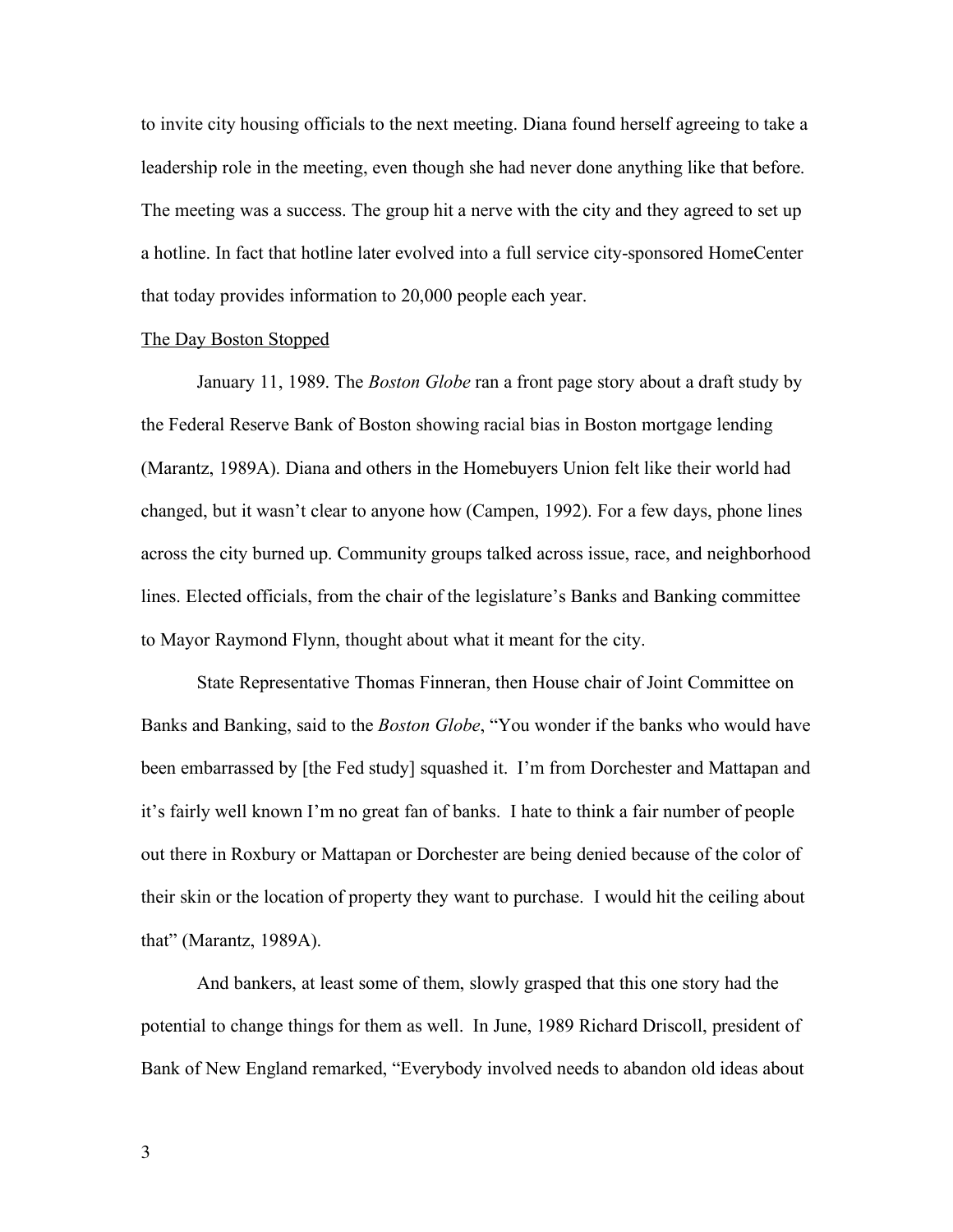how this will be solved. Certainly banks will have to stop saying 'we've never done it this way before' or 'our current policies prevent us from doing that' or 'it's not my problem, let's give it to the government'" (Marantz, 1989B).

Up until January 11, 1989 in Boston, the Community Reinvestment Act was a little-known and little-used law. One group, the Massachusetts Urban Reinvestment Advisory Group (MURAG), had reached agreements with banks in the first few years after the 1977 passage of the law. By 1989 MURAG and its leader were under investigation by government agencies and had stopped being particularly active in seeking to win commitments from banks for low-income communities. ACORN's Boston chapter had won a good low cost checking account with Shawmut Bank in 1987 but that stood as the sum total of all the CRA work done in Boston's neighborhoods over the past several years.

Out of many meetings and conversations during the next few months emerged a community coalition. After many hours of deliberation about who would be in and who would be out, a labor union, two neighborhood groups, two CDC's, and MAHA's Homebuyers Union became the Community Investment Coalition (CIC). Local 26 Hotel Restaurant Workers Union brought to the table an aggressive, confrontational style that was bound to be noticed by the banks. Greater Roxbury Neighborhood Authority lacked grassroots punch but featured a core group of experienced non-profit professionals that were passionate about their neighborhood. Dudley Street Neighborhood Initiative was beginning the organizing drive that led them to gain control, through eminent domain, of substantial parcels of land in the lowest income census tracts in Boston. Urban Edge and Nuestra Comunidad were well respected CDC's with a reputation for getting things done.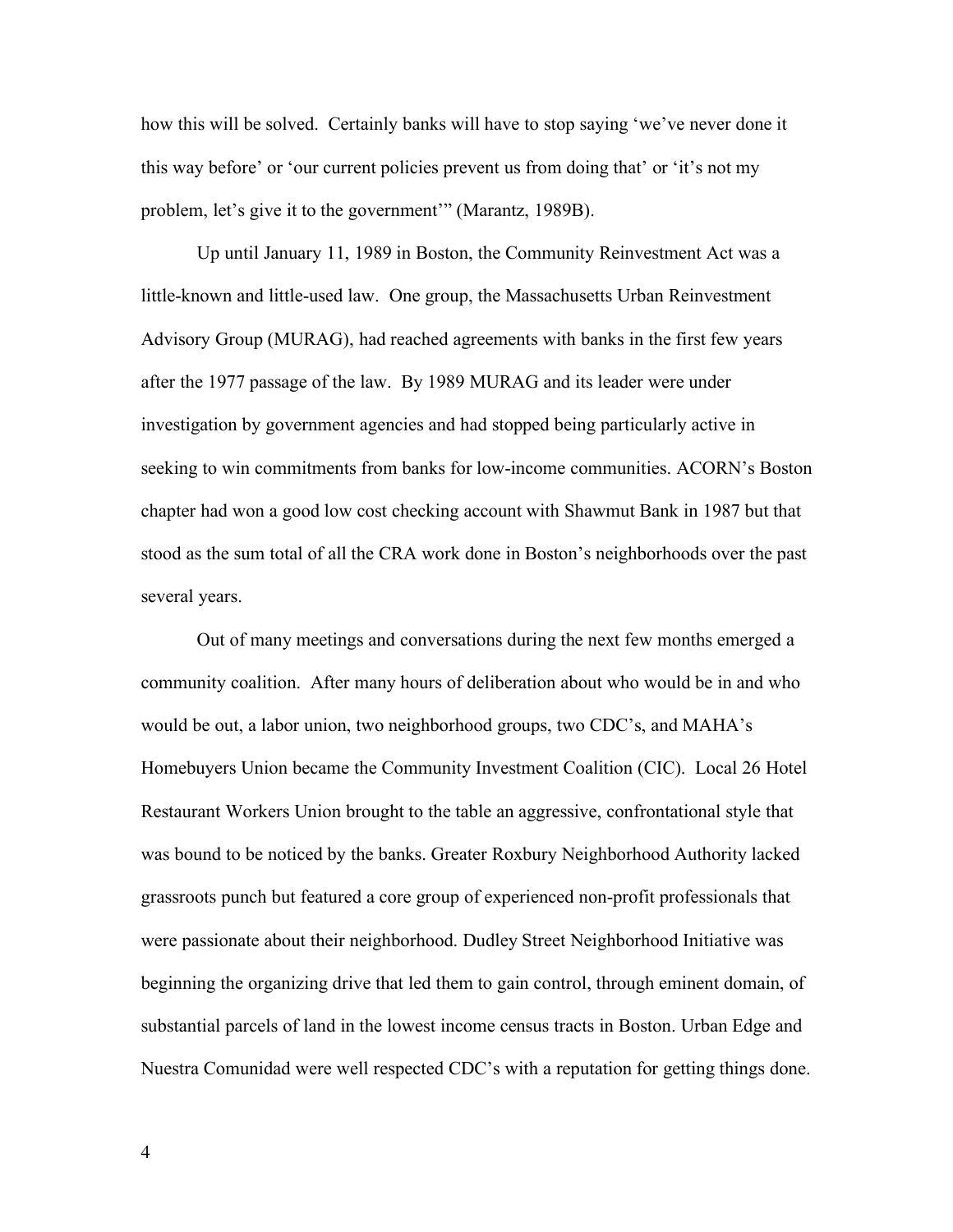And MAHA's Homebuyers Union was a group with much potential, but ultimately it was a group less than a year from its first meeting. A formidable coalition to be sure, but not one that struck fear into the heart of every banker—largely because so much of the coalition was unknown to the bankers and so much was unknown to the coalition itself.

Diana thought about this new alliance. "It was impressive that we were able to put aside some differences we had with each other and begin to focus on the banks." She knew the Homebuyers Union could not take on the banks alone but she was unsure about the chances of this new coalition. How effective could these groups really be, she wondered. She was about to find out.

She was also about to find out a lot about herself. One of the co-chairs of the Homebuyers Union, Terry Parson, was packing up and moving to Florida. Terry was frustrated. "I kind of lost faith in the banks…I've stopped looking and my family and I have decided to relocate" (Devine, 1989) That left a leadership void in the Homebuyers Union that Diana would be asked to fill.

CIC members spent many months putting a community reinvestment plan together. The plan called for increased lending for affordable housing developments, new branches and ATMs and investments in minority owned businesses (Community Investment Coalition, 1989). At the center of the plan was an affordable mortgage program that HBU members thought would make it easier for some in their ranks to buy a home.

CIC released the plan in August and quickly planned a community meeting in September where the plan could be formally presented to the bankers—if they would show up. The meeting was scheduled for the William Trotter elementary school in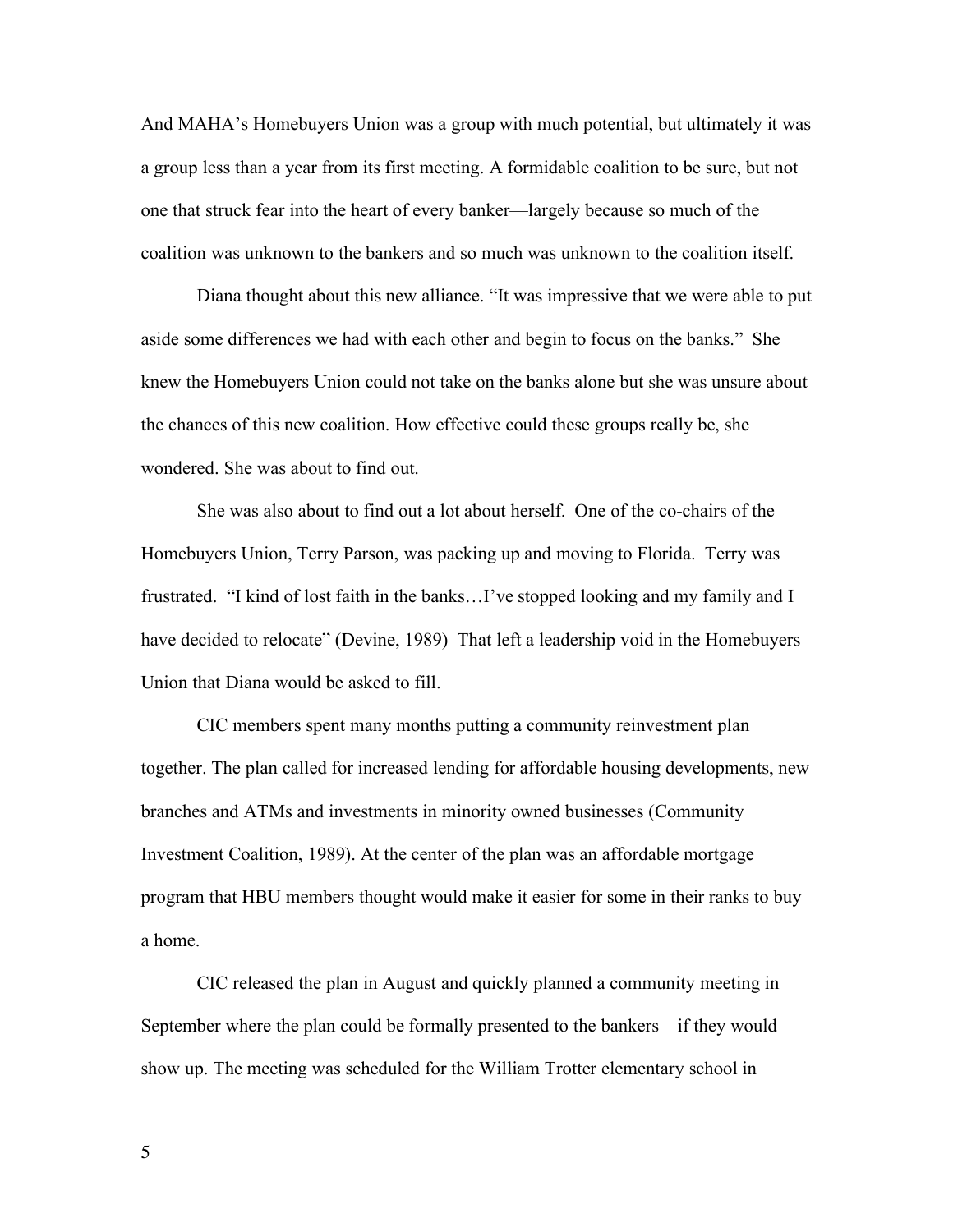Roxbury, a location most of the city's bankers couldn't find with a map. But some of them did come. Most sent mid-level executives, not the CEOs who had been invited. Some came but sat in the back of the room.

The meeting went along, politely and smoothly, until Diana spoke. Diana had suggested to the coalition that the banks had to be held accountable. A simple five-word question, "Will you agree to negotiate?" sent the banking world into a frenzy. "Negotiate" quickly became the word that would not trip off the bankers' lips no matter what. "We will 'talk' or 'discuss'. But no, we will not negotiate."

To Diana and her counterparts in the Homebuyers Union, this language was insulting. As surprised as she was to be sitting in this position, Diana wasn't about to settle for the crumbs the bankers were willing to throw at the community. She wanted a deal—a real deal—in writing and negotiated like any other business deal.

With no negotiations, the pressure continued. *Boston Globe* and *Boston Herald* reporters continued to cover the controversy. Community groups made plans for protest and to file CRA challenges. A few small banks said that they would negotiate but the big four banks (Bank of Boston, Shawmut, Bank of New England, and BayBank) were not yet at the table. One of them, however, had misgivings about the 'no negotiation' strategy. Richard Driscoll was President of Bank of New England and one of the few top executives who actually knew some members of the community. Driscoll had a good relationship with Mossik Hacobian of Urban Edge, a CDC in Roxbury and a member of CIC. He talked with Mossik and decided to come to the first "negotiation" session organized by the CIC.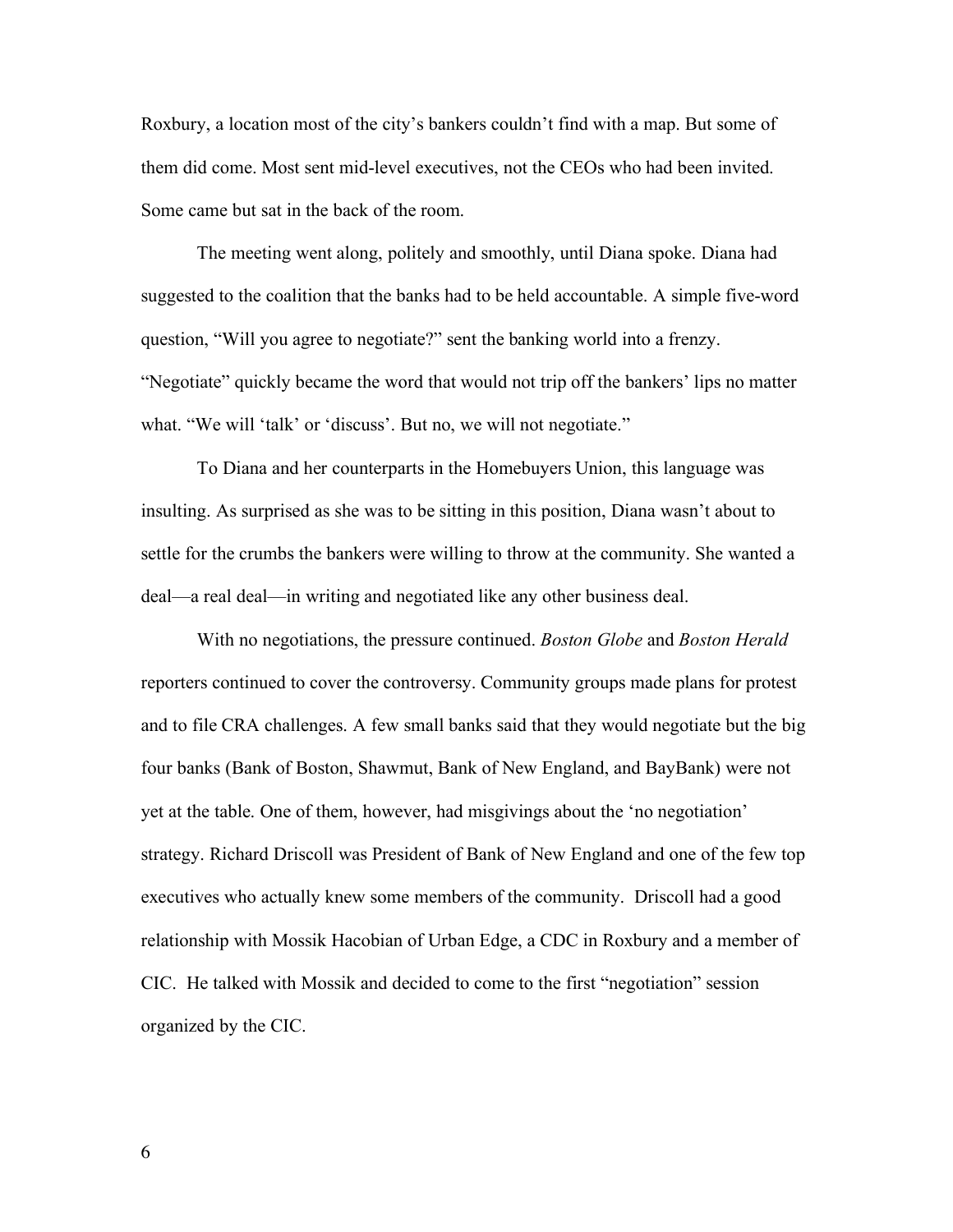It was a quite a scene. Twelve community residents, with Diana and fellow Roxbury resident Adrianne Anderson representing MAHA, sat around a table with half a dozen bankers. Not much was accomplished but Driscoll got to see that people were serious and prepared. He would go back and deliver that message to the other bankers.

For the next meeting, community groups made their first concession. The first meeting had been at 7:00 p.m. in a community room at the Dimock-Bragden apartments owned by Urban Edge. Bankers weren't used to these nighttime community meetings. They suggested 7:00 a.m. downtown instead. No way, said the community groups. It's too early and too far from the community. But they did agree to a 7:00 a.m. meeting in Roxbury at Urban Edge.

In a very unusual scene, Urban Edge served a catered breakfast to bank presidents and community leaders while the CEO's limos idled out-front. The battle was joined. The negotiations began in earnest and real progress was being made.

MAHA and its allies kept up the organizing pressure however. MAHA and the CIC filed challenges to applications by BayBank and State Street Bank to open branches in locations outside of Boston's minority neighborhoods. In response to the challenge, BayBank announced an unprecedented commitment to open five new branches and 25 ATMs in low income neighborhoods in Boston. Just days later, MAHA members led a protest on the Copley Square BayBank branch and a march to BayBank president Richard Pollard's Back Bay condominium. Protestors delivered a letter to Pollard reminding him that branches alone were not enough; mortgages and other loans and investments were a necessary part of being involved in any community.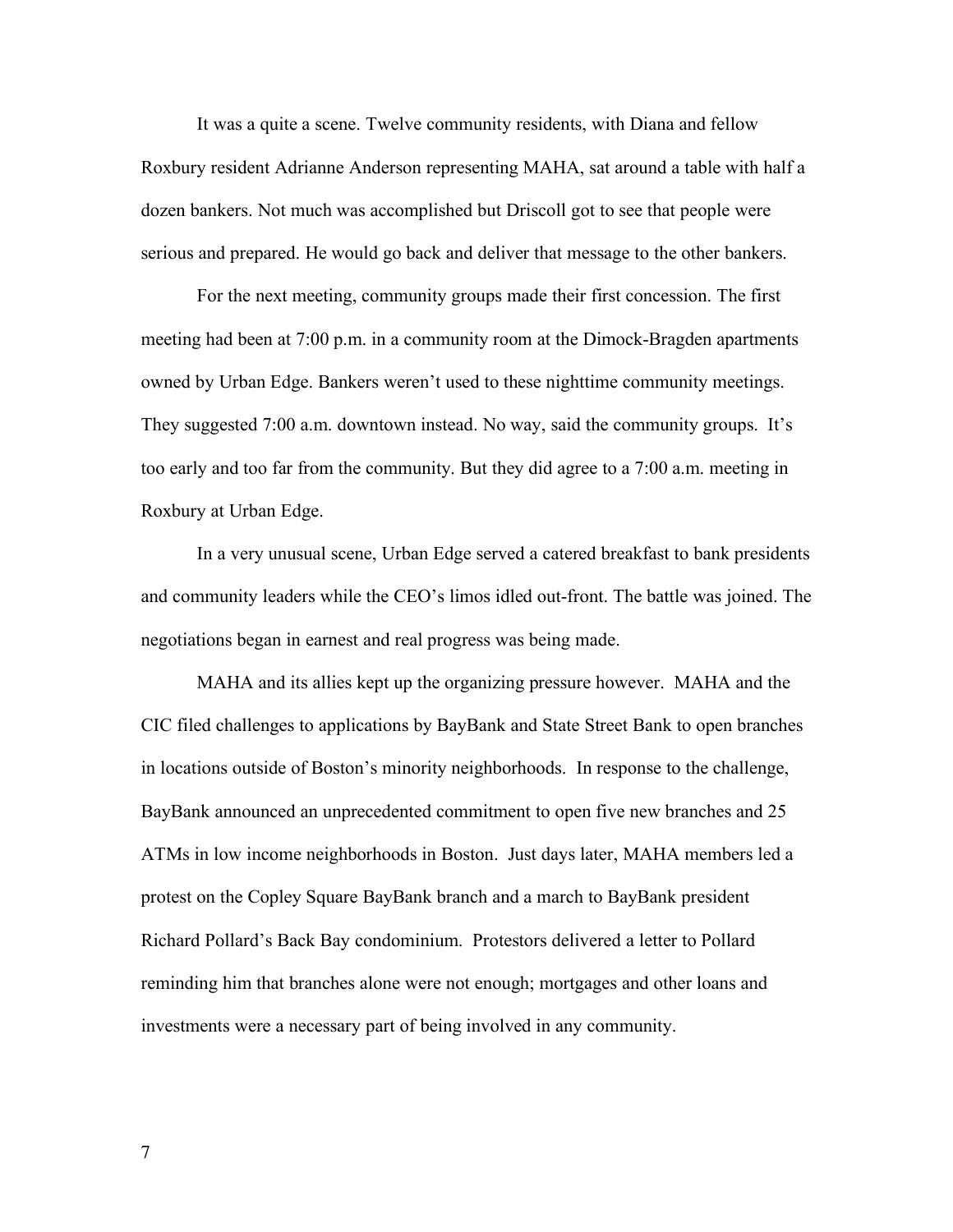By December, 1989 there was an agreement in principle for loans to affordable housing developers, and to minority businesses, and for new branches and ATMs. Missing from the agreement, however, was the issue that brought banks to the table in the first place. Mortgages. Specifically, *affordable* mortgages. The banks offered a Fannie Mae/GE product that primarily offered one new feature. It allowed lower income buyers to spend even more of their income on mortgage payments than had been previously allowed. While most supported this feature, it was distressing to not make progress on other issues. The product was only for single-family homes—not the 2 or 3-family homes that dominated the heavily minority neighborhoods of Roxbury, Dorchester and Mattapan.

MAHA members would not give in. They made sure that other coalition members knew that no agreement could go forward without a mortgage commitment. They enlisted the support of the Flynn administration. The standoff continued until Flynn called Shawmut's John Hamill and cut a deal, just hours before Flynn's annual State of the City address.

The announcement was rushed and details were sketchy. Banks agreed to \$30 million in a one-shot mortgage deal that was 1% below market. Flynn announced the breakthrough at his State of the City address. The Massachusetts Bankers Association announced the rest of the plan at the annual Martin Luther King Jr. breakfast hosted by Reverend Charles Stith of the Organization for a New Equality. The mortgage plan was not part of the MBA announcement. CIC later held their own announcement, at the Dudley Square Library in Roxbury, with all parts of the deal discussed.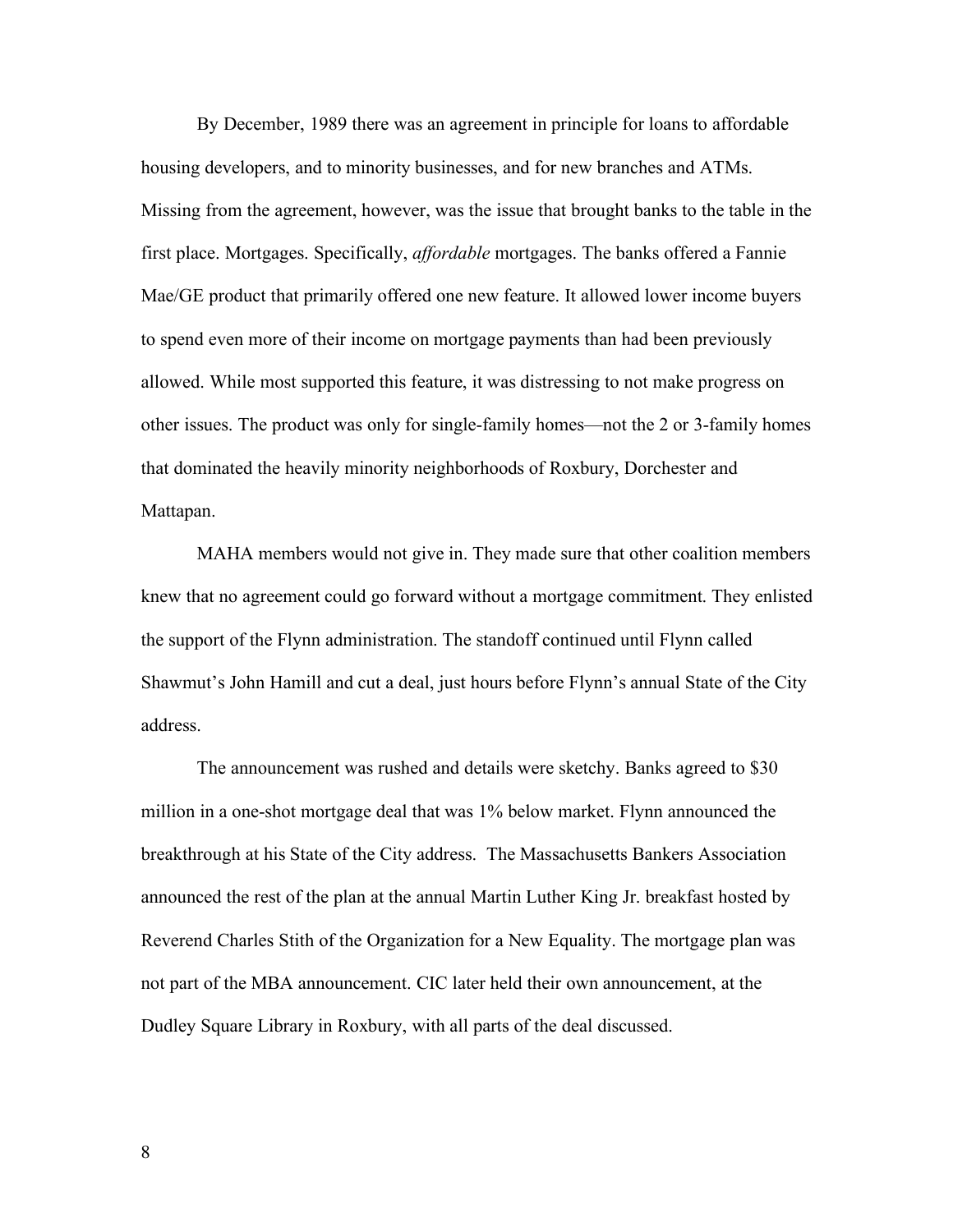The euphoria was short-lived. The CRA had helped CIC win a huge victory but implementation would take even more organizing. Banks told MAHA members that the 1% below market rate loans were *adjustable* rate loans. MAHA members and others in the coalition had been clear. Fixed rate loans were the only responsible way to craft a low-income mortgage product. Low-income families just couldn't take the risk of an adjustable rate product.

HBU members began the organizing again. They flooded post cards into the banks. They went to the press. They went to Flynn. The city of Boston came up with \$1 million to help further reduce interest rates but only if the banks offered the loans at below market rates. Joe Flatley and Clark Zeigler of the Massachusetts Housing Partnership offered the soft second loan structure and a \$1 million state subsidy. The "soft second" referred to a program that would include a first mortgage at 75% loan-tovalue and a second mortgage worth 20% of the purchase price. The structure allowed banks to drop private mortgage insurance and charge interest-only on the second mortgage for 10 years with public subsidy payments picking up as much as 75% of the buyers' payments on the second loan.

The banks came back to the table with a compromise. They would switch to fixed rates but at only  $\frac{1}{2}$  % below market. MAHA members felt duped but they took solace in one important fact. Richard Pollard of BayBank, suggested that  $\frac{1}{2}$ % was sustainable. That was music to their ears. Diana wasn't in this for just a one-shot deal. They wanted this program to be around for a long time to come.

Finally, eighteen months after the *Globe* article about the draft Fed study, a mortgage program was announced. Diana hosted a press conference with executives of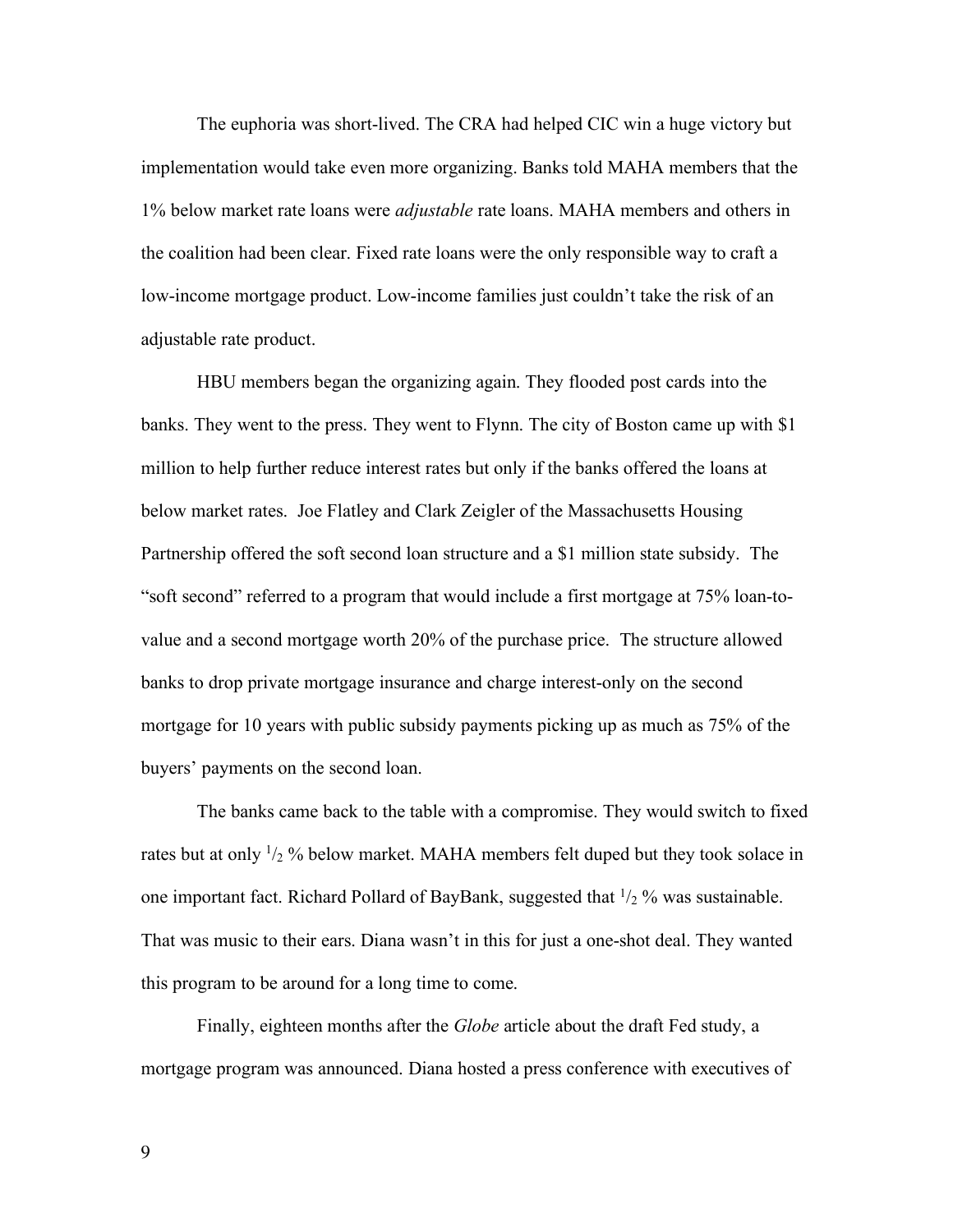Shawmut, BayBank and Bank of Boston. It would take another four months before the program was officially open for business but Diana breathed a sigh of relief. She had won. They had won.

### I Was Depressed

Florence Hagins had not however. Just a few months after Diana was nailing down an agreement on affordable mortgages, Florence Hagins was applying for a mortgage. She had seen the house of her dreams—a beautiful, 2 family home high atop Jones Hill in Dorchester. She was denied for the mortgage because the mortgage insurer thought she was too risky.

"I was depressed because the minute I saw this house, I fell in love with it. I never dreamed I would be denied."

Florence wasn't sure what to do next. A few weeks earlier, Florence had attended an informational session about this mortgage program with the funny name but a great interest rate. She wanted to apply for a soft second mortgage right then but Hillary Frank Pizer, MAHA's lead organizer, told Florence it would be a few weeks before the program was officially open for business. Fearing that she might lose the house of her dreams if she waited for the soft second program, Florence applied for a different mortgage. As she sat in her living room just a day after she received the denial, Florence received a call from MAHA telling her that the new soft second affordable mortgage program was now up and running. She completed her application on a Sunday night with a loan originator from Shawmut Bank sitting at her kitchen table.

At the info session a few weeks earlier, Florence had written a check at the meeting and joined MAHA on the spot. If she joined, she thought, maybe it would give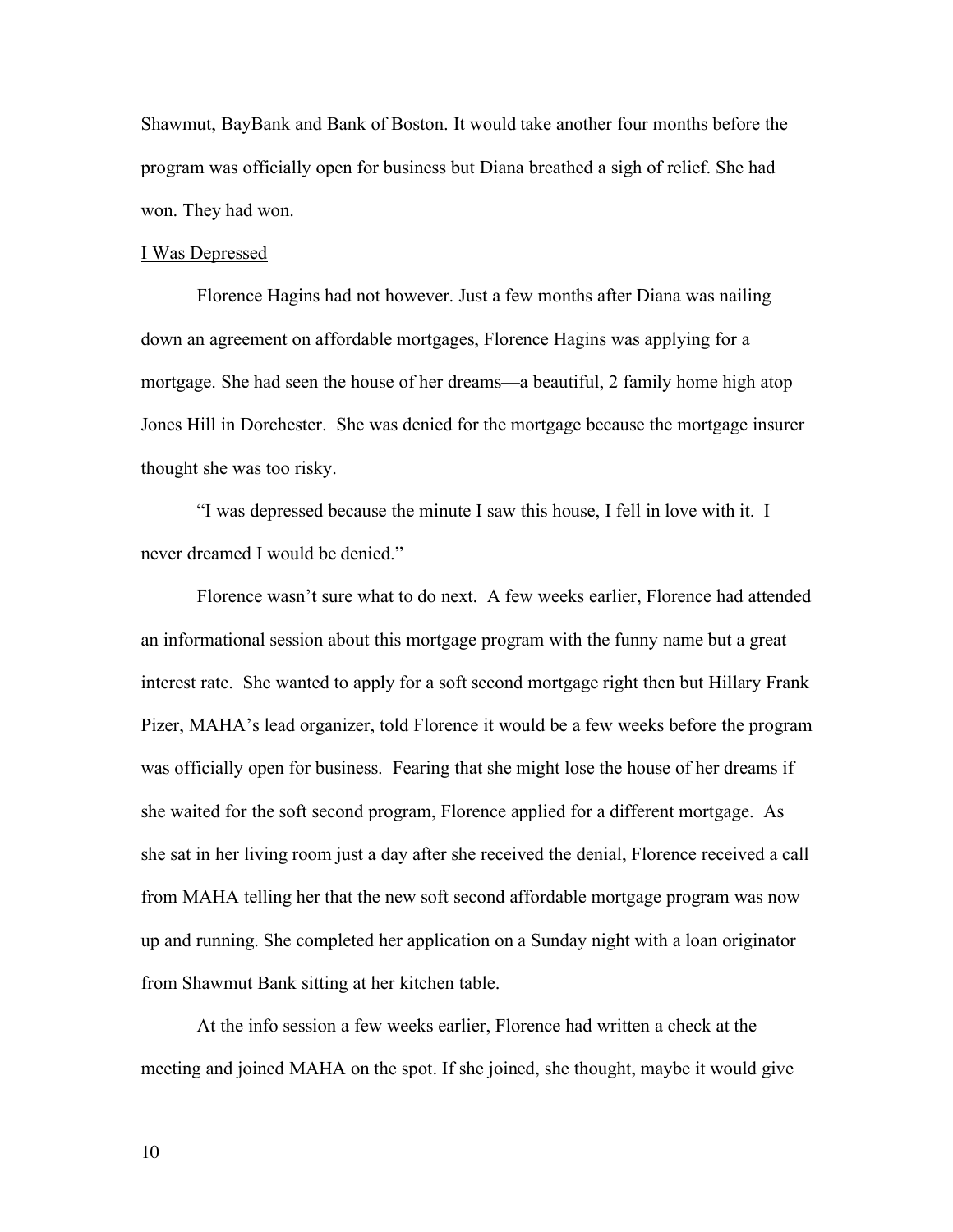her an even better chance to get one of those mortgages. So Florence joined, and now after a painful denial and many worried nights, she was on the verge of buying a home of her own.

Joining groups was not something that Florence did much of in her adult life. As a kid, Florence was always going to meetings and watching her mother fight another community battle. As she got older she always said that community activism was not for her.

But now, with her mom recently deceased, she had begun to rethink about what she had to give to her community. She wasn't sure this was it but she was impressed with the other women in the room that night. Diana wasn't ready to buy yet, but she was still pushing. Pushing everyone in the room that it was up to them to show that this program—almost 2 years in the making—would be successful. Adrianne Anderson also took a leadership role in the meeting but said that she made too much money to qualify for the soft second program. Florence reflected on this. "They were there. They were the ones who got this started. Here these women spent the last 2 years negotiating this deal and for it to happen and not benefit them at all—well, I felt like I got it, so I need to do something. That's why I felt that I should keep coming to the meetings "

On January 29, 1991, Florence Hagins closed on the home of her dreams. MAHA's organizing continued right through the first closing. While banks, MAHA and MHP had agreed in principle that the program would be available for two and three family homes as well as single families, the program opened for business only for single family homes. Florence's application for a two family home forced the issue right away and an exception was made for the very first loan. MAHA had told bankers that you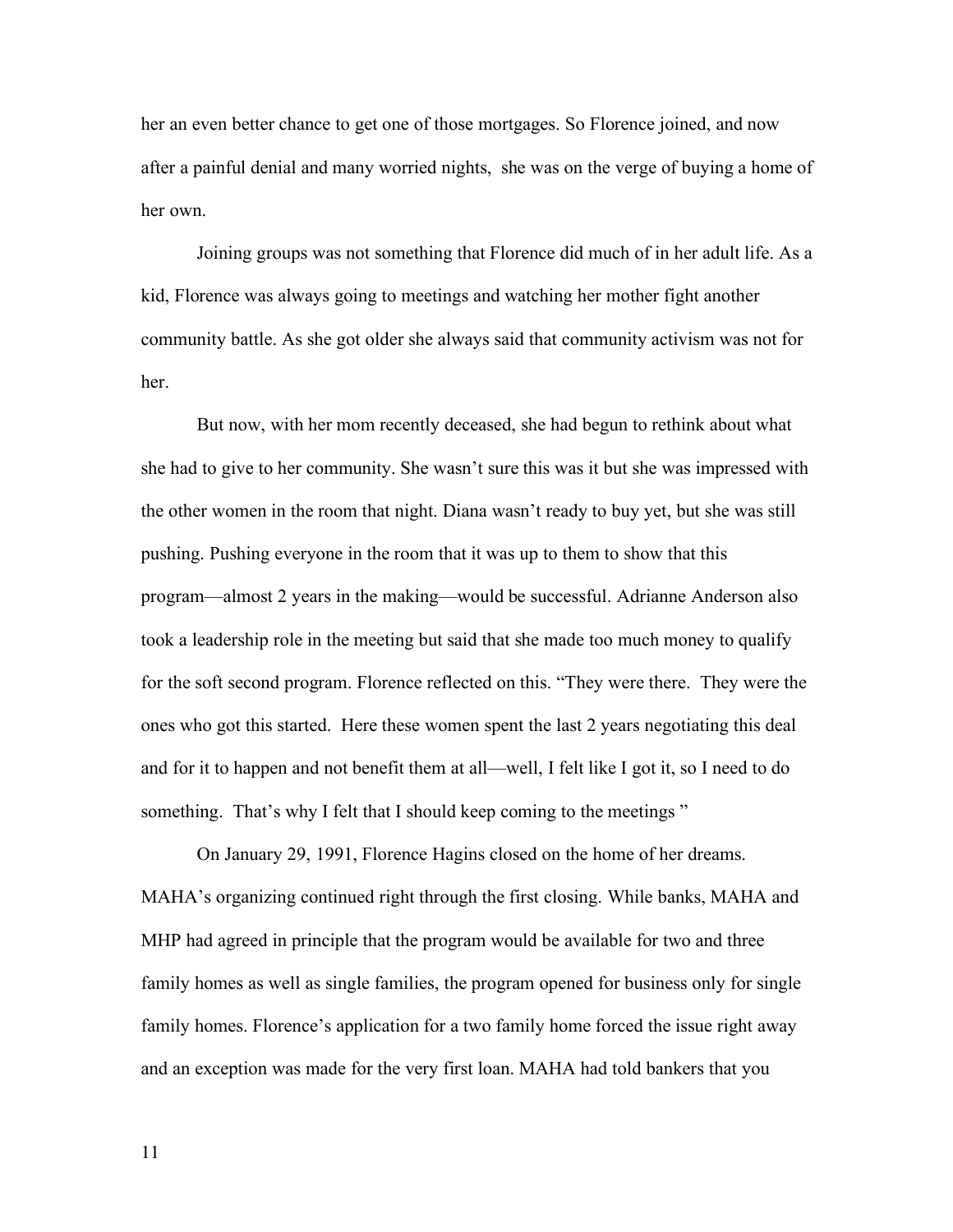couldn't run a mortgage program in Boston that was closed to multi-family homes. Florence's home proved that two and three family homes were an issue right out of the box.

If community organizing got the banks to the negotiating table, continued pressure led to an agreement. A fresh round of organizing led to the final agreement for soft second mortgages. And continued pressure turned the first loan into a rule-breaker opening the program to 2 and 3-family homes. In many ways, what the Homebuyers Union members won was extraordinary for an organization barely a year old and still gaining in power and experience.

What came next, though, was the biggest surprise for the banks. The organizing didn't stop and didn't move on to other issues. They had not counted on a group like the HBU—a single-issue group dedicated to homebuying issues.

So when BayBank had done only a handful of loans after the first year, the HBU noticed and took action. They invited Dick Pollard, president of BayBank Boston out to Dorchester to meet with leaders of the HBU. Members of the Homebuyers Union did some research before the meeting. They called loan officers. They walked into branches. They clipped newspaper ads. No where could they find evidence that BayBank even offered the soft second program. Florence and the others presented these findings to the BayBank officials. And, like magic, the numbers of loans BayBank produced increased after the meeting. HBU members were learning an important lesson. Top-down orders in the banking world really work. And preparation counts.

"We were very well prepared when we went to meetings. We always knew what we were talking about. If one of us didn't know, the other one would chime in. Many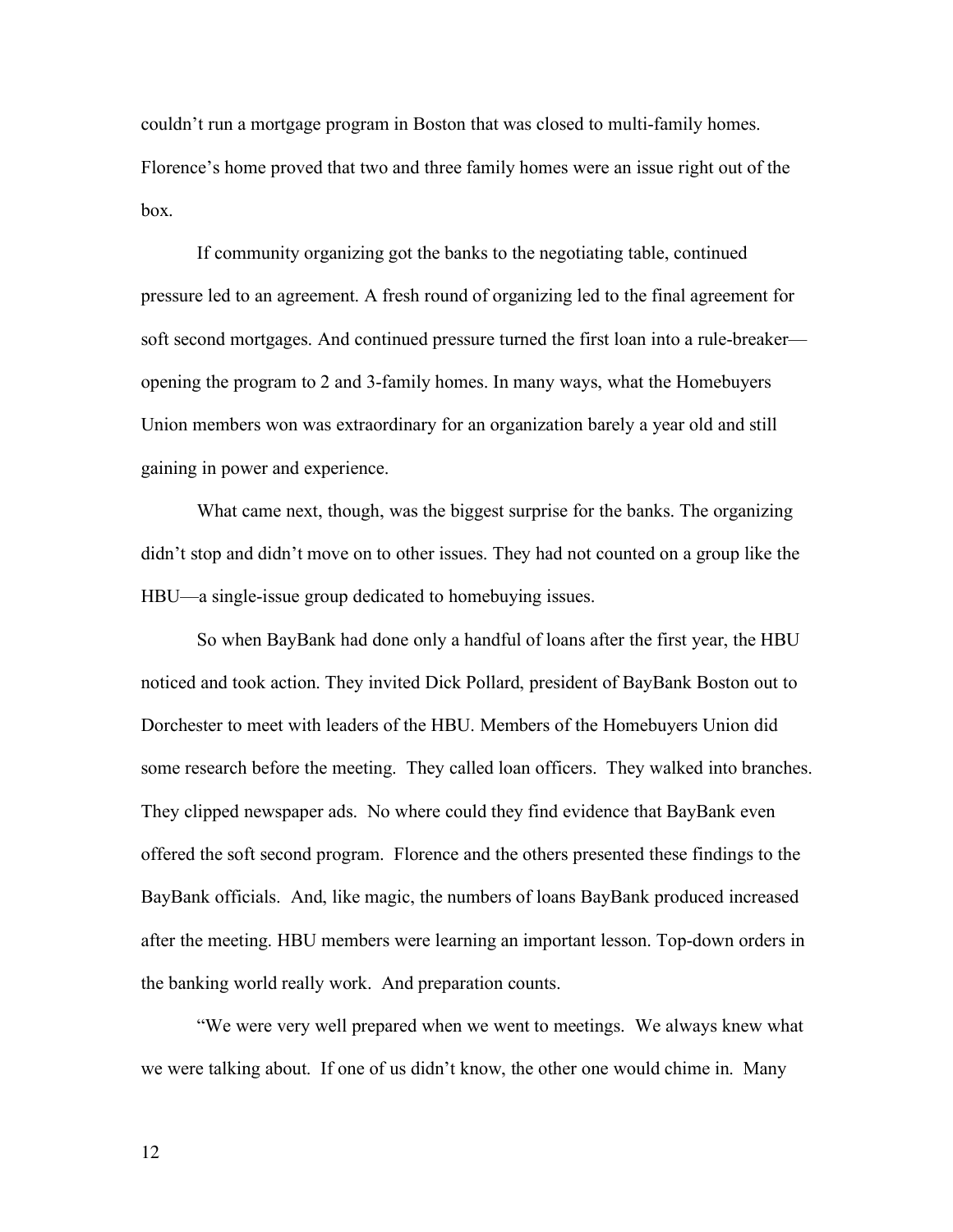times we would be better prepared than the bankers we were meeting with," Florence recalls.

John Hamill of Shawmut next made the trip to Dorchester when MAHA had asked his bank to renew its agreement. It was an important moment for the program because it would mark the first renewal agreement of this "one-shot deal."

"It was kind of intimidating", said Florence of negotiating with Boston's leading bankers. "We had to deal with a heavy dose of attitude at many of these meetings. The bankers would seem to be saying 'I don't want to be here, you know, all you black women or whatever, I don't want to do this mortgage, I'm just doing it because I have to'—you know, that type of attitude."

"I wasn't intimidated by the titles of these bankers but I was originally worried that they might have more knowledge than I did about various banking products. I never thought that we would be negotiating for million of dollars across the table from bankers, but there we were –in both dingy, cramped community rooms and in boardrooms with the fanciest china and silverware."

Fleet Bank, now the nation's seventh largest bank but then just a brash upstart from Rhode Island, acquired the failed Bank of New England and agreed to honor BNE's commitment to the soft second program. They, too, came to Dorchester to announce an \$8 million commitment at MAHA's office.

Adrianne Anderson, HBU co-chair and MAHA board president, came up with the next idea for MAHA. By the end of 1993, MAHA had added Fleet, Citizens, US Trust and Boston Safe Deposit and Trust Company to the original list of three banks that offered the program. Seven banks, seven agreements, and many negotiations. What if,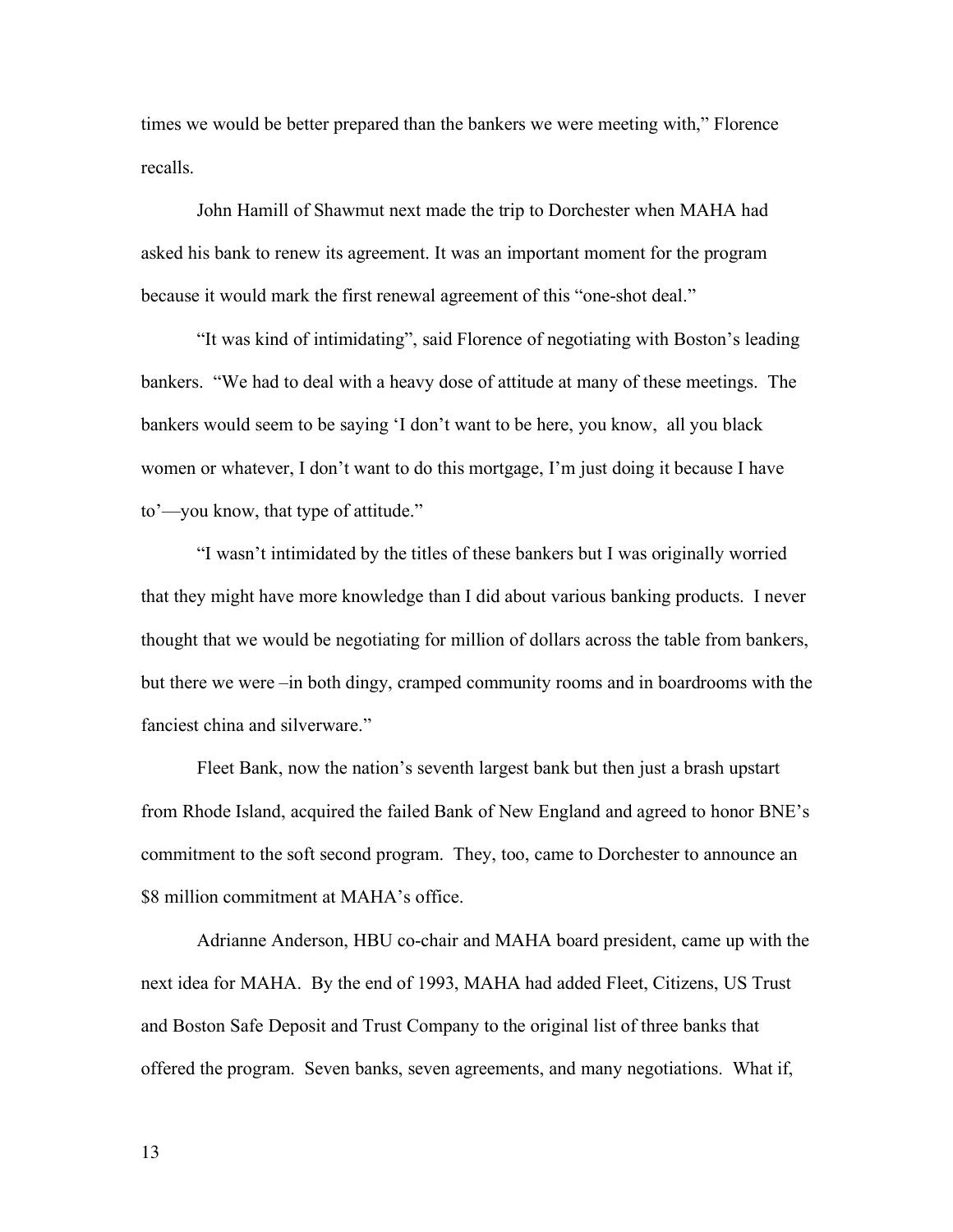Adrianne wondered, we could get all of the banks in the same room at the same time and reach multi-year agreements with them. Florence was skeptical.

"That ain't gonna work. That ain't gonna work," Florence thought at the time. "They didn't want to do one year, never mind three or five years."

Homebuyers Union members embraced the idea despite still being nervous about its chances of success and invited Boston's banking elite to Roxbury's Morgan Memorial building. There the bankers were met by an overflow crowd of 300 MAHA members and supporters and a supersized scoreboard designed to track the evening's action.

"I got so excited when people started coming in. We were all running around getting extra chairs and everything. I was scared to death at that meeting. So many people. I got nervous—I'm not sure I had ever spoken in front of 300 people before that night," described Hagins.

Adrianne's plan worked to perfection. By the end of the evening, MAHA had won commitments for \$93 million in Soft Second program (SSP) mortgages and many banks had made five-year commitments. One bank, Bank of Boston, changed its commitment on the spot after seeing competitors make five-year pledges. Bank of Boston officials had told MAHA organizers just hours before that the bank would make a three-year promise. On the spot and to the delight of the assembled crowd, Bank of Boston upped their total pledge by \$6 million. The meeting ended with MAHA members knowing that this "one-shot deal" mortgage program would last, at least, until the end of the decade.

Florence and her daughter Andraea brought at least 15–20 people to the meeting. "I told people that this meeting was important to me and they came. My neighbors came,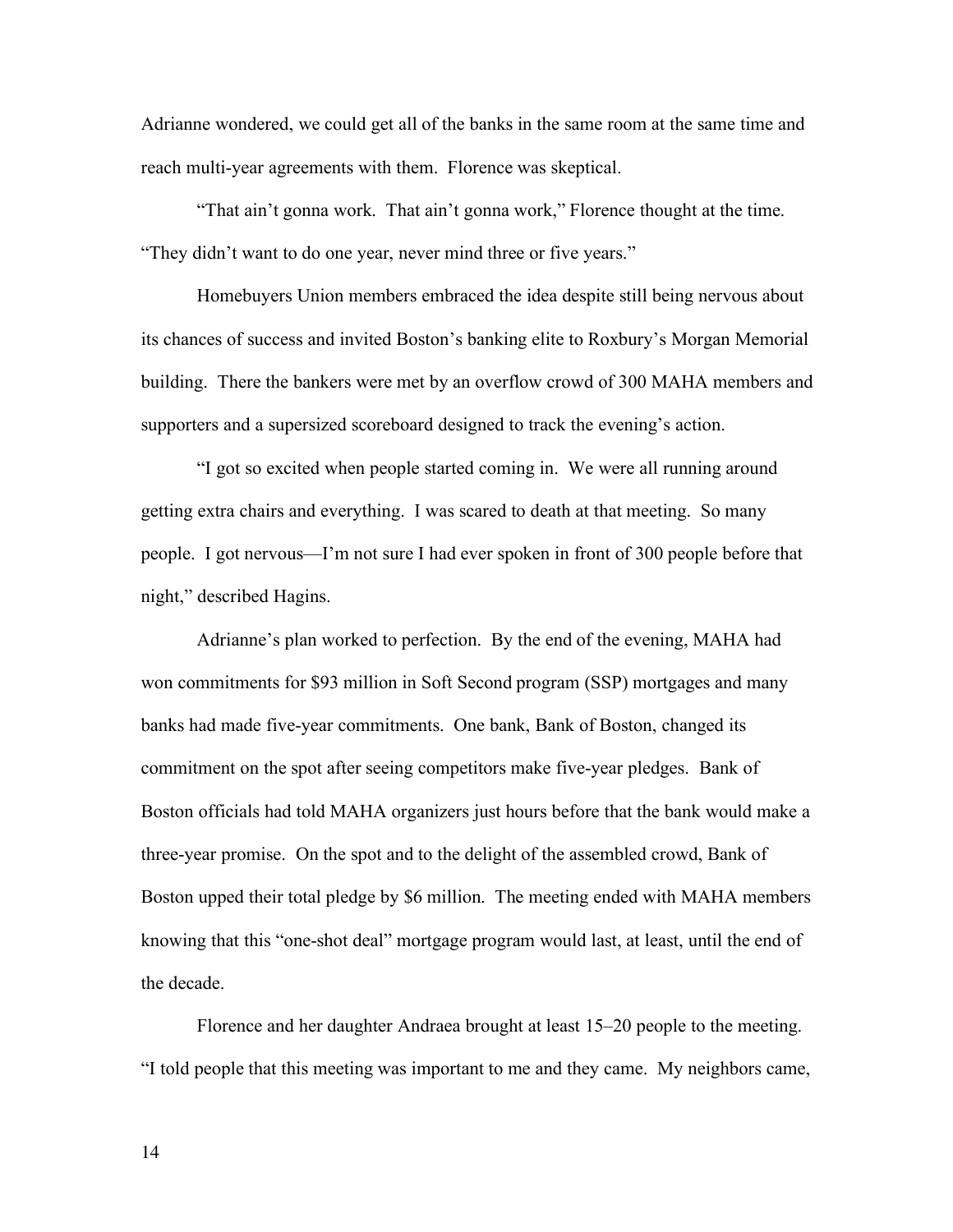my friends came, my aunt came. I wasn't sure if they would come, but they did. And they all thought 'Wow, what a great meeting'. No one had ever seen \$93 million put on the table in our community before."

#### The Numbers Add Up

This mortgage program that bankers had initially avoided had compiled some pretty impressive numbers after its first ten years. (Campen and Callahan, 2001). [This section draws on a more detailed review of the SSP in a paper co-authored by UMass/Boston economics professor James Campen and myself for the Federal Reserve System's Conference on Changing Financial Markets and Community Development. All specific statistics, unless otherwise indicated, are from that paper.] Affordability was an important goal of MAHA members from the beginning. Diana and other HBU members sought a mortgage-lending program that would make homeownership possible for those with incomes as low as \$15,000. The SSP's remarkable success in achieving this goal can be viewed from three perspectives.

First, an examination of the income levels of all SSP borrowers during the tenyear history of the program shows that 32% of all SSP homebuyers had incomes of \$25,000 or less, 60% had incomes of \$30,000 or less, and 94% had incomes of no more than \$40,000. Even Diana's ambitious stated goal of making homeownership possible with an income of \$15,000 was met—24 SSP homebuyers had incomes between \$10,000 and \$15,000.

Second, over half of the more than 2,100 Boston SSP loans during the ten year period have gone to *low-income* homebuyers. Low-income borrowers are those with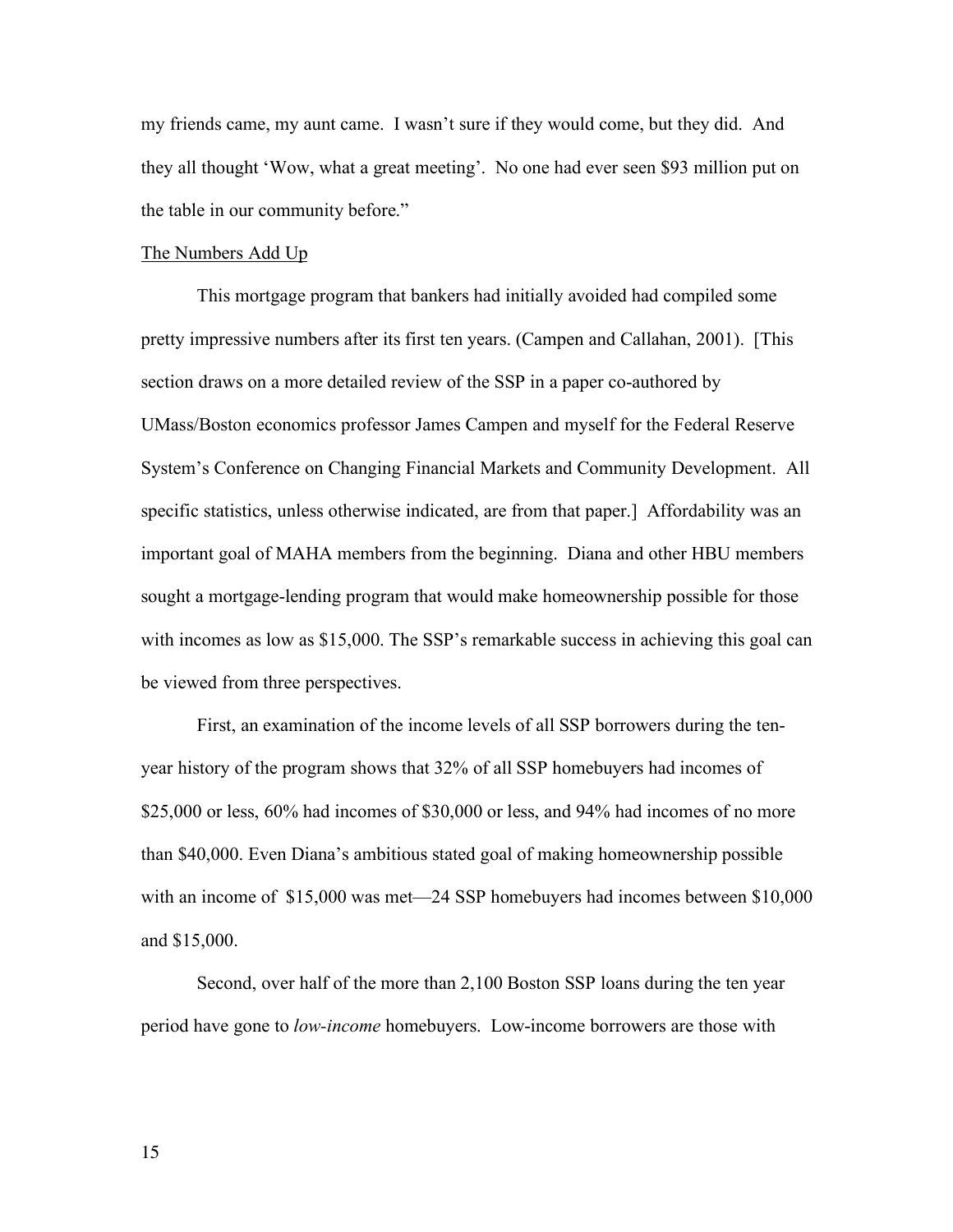incomes at or below 50% of the median family income of the greater Boston area; the low-income ceiling has risen from \$25,100 in 1991 to \$32,750 in 2000.

A third perspective on the remarkable affordability provided by the SSP comes from comparing the monthly payments required to buy a house under each of four major targeted mortgage programs operating in Boston. The SSP is by far the most affordable mortgage program in the city, with its minimum payment between \$207 and \$311 lower than those required by the other targeted mortgage programs.

#### *Reaching Minority Homebuyers*

The 1989 Federal Reserve Bank of Boston study found that Boston's "housing and mortgage credit markets are functioning in a way that hurts black neighborhoods" (Bradbury, Case, and Dunham, 1989). Since that time, the SSP has done its part to reverse those historic patterns of redlining. Both banks and community groups have targeted their marketing and outreach efforts in neighborhoods of color. These efforts have contributed to the fact that minority homebuyers—who constituted just one-third of Boston's households according to the 1990 census—received three-quarters (74.3%) of all SSP loans in the city during the program's first nine years.

Blacks and Latinos each received shares of Boston's SSP loans more than twice as great as their 1990 shares of Boston's households. Blacks received 44.5% of the city's loans while accounting for 20.6% of Boston households, while Latinos, who made up 8.1% of the city's households, obtained 21.0% of all loans.

# *Serving Minority and Lower-Income Neighborhoods*

An examination of the geographical distribution of Boston's SSP loans, shows that the program has been successful in financing affordable homeownership in the city's traditionally most underserved neighborhoods. Low- and moderate-income census tracts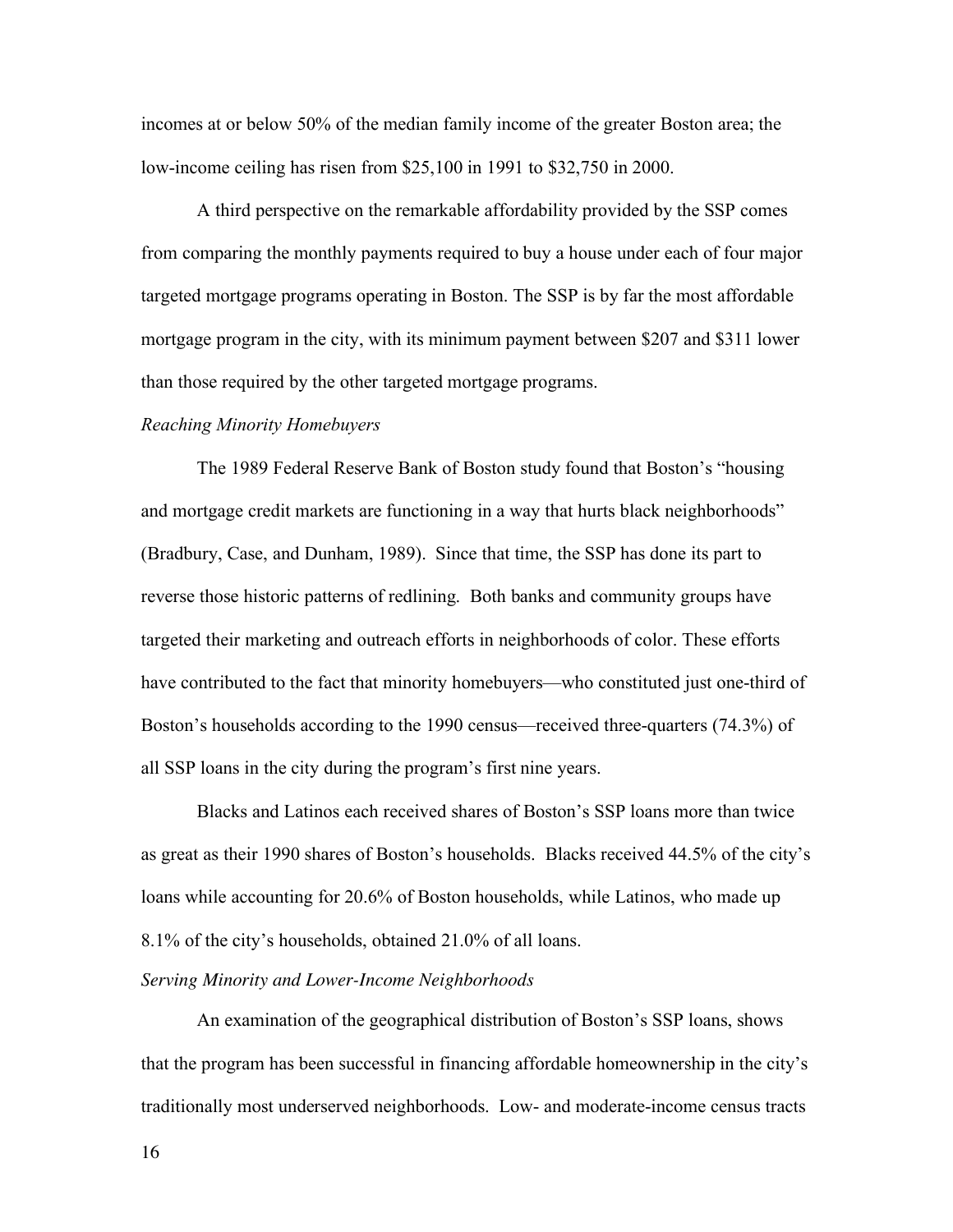with more than 50% black and Latino residents, which contained just under 16% of the city's mortgageable housing units in 1990, have received 37% of Boston's SSP loans.

At the same time, however, many minority buyers have been provided with the opportunity of moving out of predominantly minority neighborhoods into primarily white moderate-income neighborhoods such as Hyde Park and Roslindale. These two neighborhoods had 28% and 21% minority residents, respectively, and had the third and fourth highest income levels among Boston's sixteen major neighborhoods. Although they were home to only 11% of Boston's population in 1990, 20% of the city's SSP loans were for homes located within their borders. Of these loans, 76% went to black or Latino **borrowers** 

# *Sustainable Homeownership*

When Dick Pollard of BayBank said SSP mortgages at interest rates  $\frac{1}{2}$ % below market were sustainable, MAHA's Homebuyers Union members recognized that they had a chance to make a long-lasting impact on the city. It was clear to MAHA members that there are no real benefits to home*buyers*—and their neighborhoods—unless they are able to remain home*owners*. MAHA members encouraged staff to initiate a full-fledged homebuyer counseling program in 1991-92. The program would enable MAHA to reach three different goals: 1) help promote the fledgling soft second program; 2) educate buyers with critical and unbiased information about the homebuying process; and 3) assist in organizing neighborhood residents into a strong, grassroots constituency for affordable housing.

In 1996 MAHA established its HomeSafe Resource Center, again at the urging of its members, to help low- and moderate-income families to succeed as homeowners. When SSP homebuyers become homeowners, they are automatically enrolled as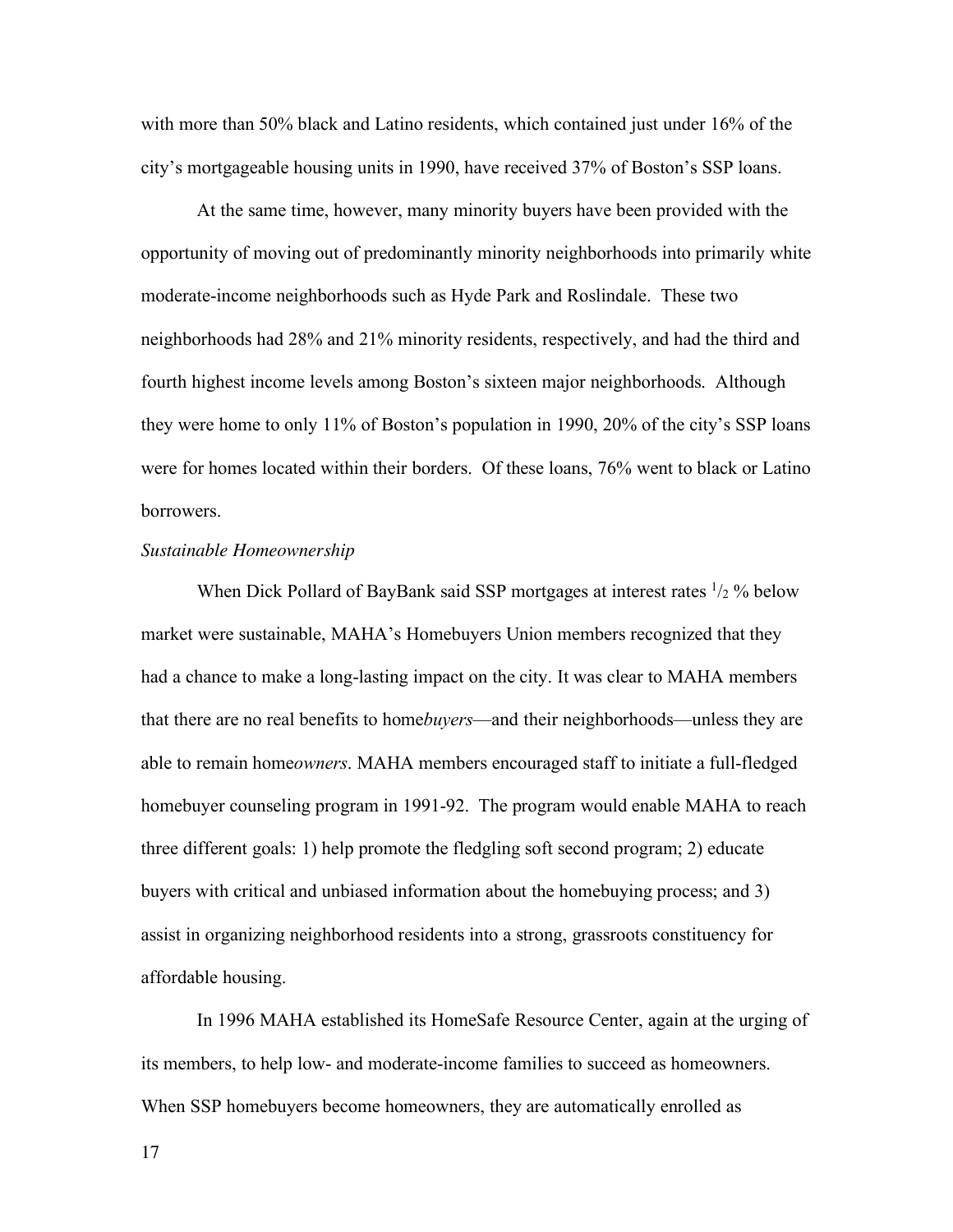members of HomeSafe and encouraged to participate in free homeowner education classes. Since 1996, more than 2,100 homeowners have graduated from the three-session "Homeowner 201" course, co-sponsored by the City of Boston, thereby becoming eligible for discounts from property insurance companies, oil suppliers, home supply centers, and alarm companies. All HomeSafe members are encouraged to take advantage of assistance with rehab, repair, and maintenance matters and consultation on landlord/tenant issues. SSP homeowners are especially encouraged to make use of MAHA's comprehensive foreclosure prevention program if and when they experience or even anticipate—difficulties in making their monthly mortgage payments.

The effectiveness of these measures to promote sustainable homeownership for SSP borrowers is reflected in the program's low delinquency rates. Since 1996, delinquency rates for SSP loans have generally been somewhat lower than the rates for all Massachusetts mortgages. Recently, the SSP delinquency rate was 2.5% in Boston (and 2.9% statewide), compared to a delinquency rate of 2.9% for all mortgages in the state. Furthermore, foreclosures on SSP loans have been rare. By the end of 2000, only five of the 2,112 loans originated by the Boston SSP had ended in foreclosure—a rate of 1 in 422, or 0.24%.

"I lived through a failed mortgage program. This was not going to be another BBURG," stated MAHA's Florence Hagins of the ill-fated and ill-conceived Boston Banks Urban Renewal Group mortgage program of the late 1960's and early 1970's (Levine and Harmon, 1992) . "We were determined to show the banks that our neighborhoods were good for business and the soft second program has done that."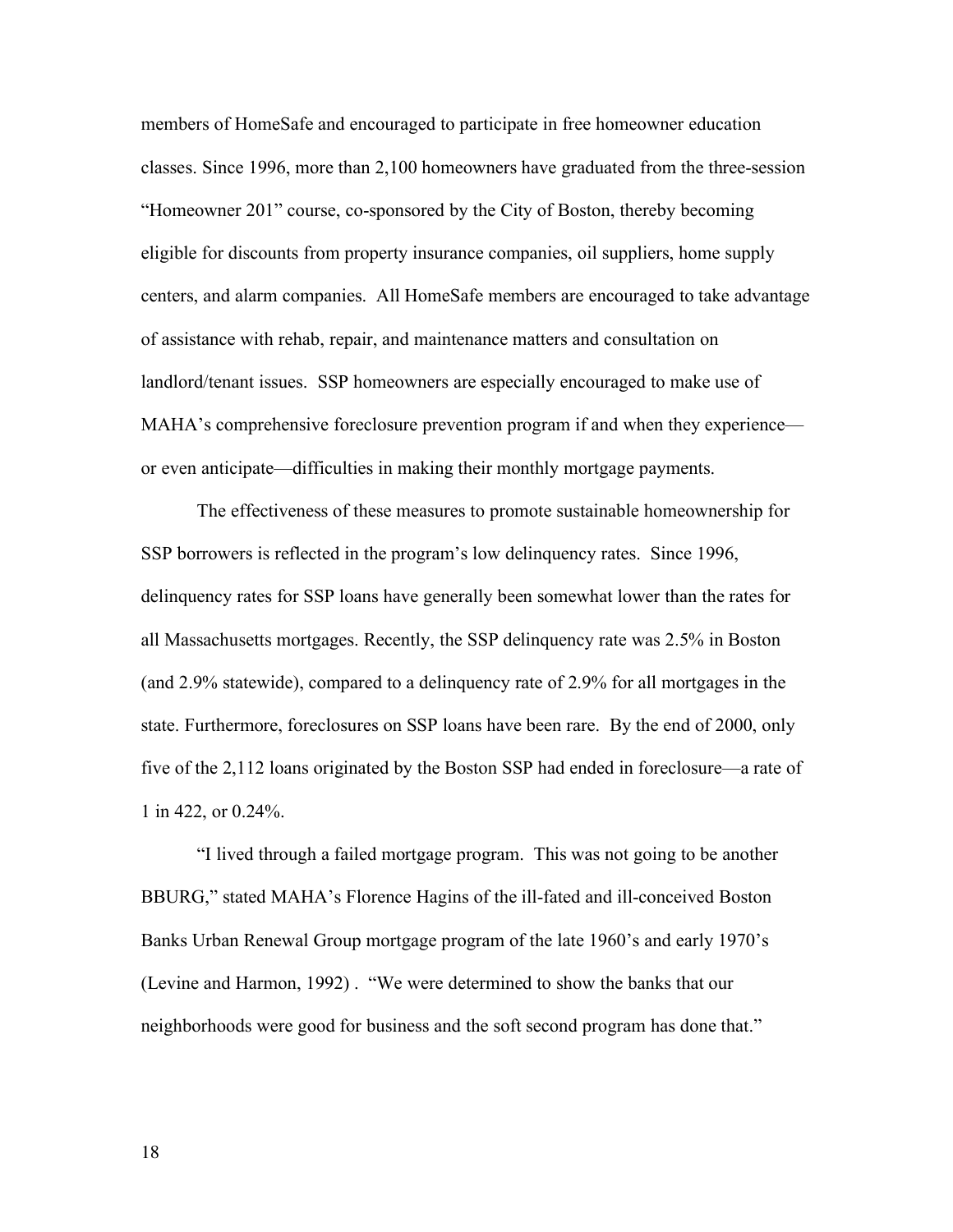# CRA for Insurance Companies?

The success of the SSP and other bank initiatives in low income and minority Boston neighborhoods and the strength of the grassroots organizing has lent credibility to efforts to increase insurance company involvement in these same neighborhoods. For years, MAHA and other community-based organizations had been engaged in a campaign to require insurance companies to do a better job of meeting the needs of lower-income and minority communities in Massachusetts. MAHA hired Homebuyers Union member Sonia Alleyne to direct its efforts to increase insurance company accountability. While MAHA's efforts to establish insurance counterparts of HMDA and the CRA at the state level fell short of accomplishing this ambitious goal, the campaign did result in the enactment of two precedent-setting laws.

MAHA's studies of property-insurance redlining and its community organizing motivated in part by difficulties that SSP homebuyers had in obtaining homeowners insurance—set the stage for the 1996 passage of the country's most comprehensive property insurer disclosure law. The top 25 property insurers in Massachusetts are now required to report on the number of policies, cancellations and non-renewals by zip code. The state then makes this data, as well as industry aggregate loss ratio data by zip code, available to the public each October. In addition, the state reports In the aftermath of this legislation, property/casualty insurance companies provided start-up financial support for MAHA's HomeSafe program. In addition, MAHA has negotiated agreements with ten of the state's top property insurance companies to offer graduates of these classes discounts of 5%–15% on homeowner insurance premiums. MAHA is now able to track property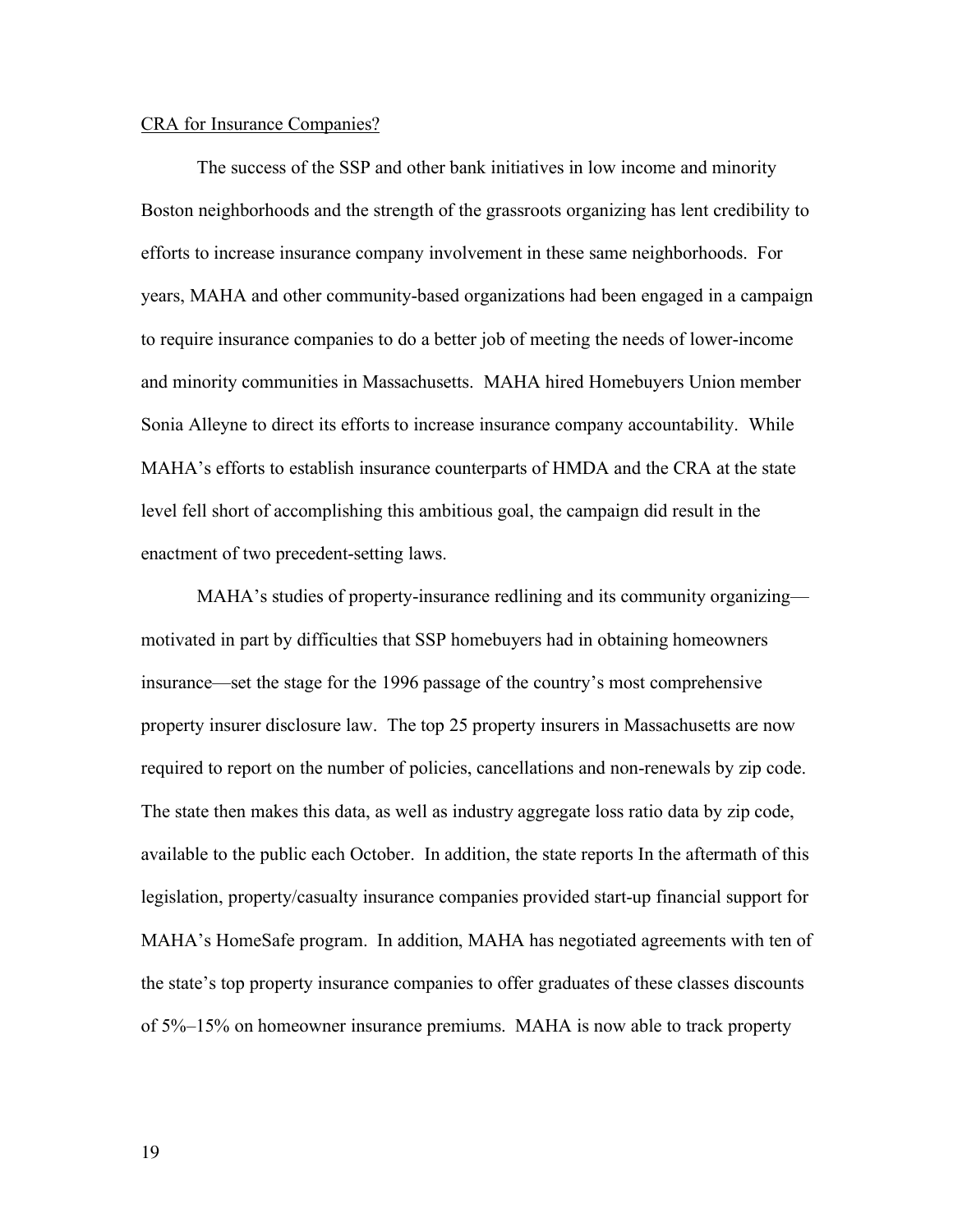insurer activity in low income neighborhoods by producing an annual report ranking the top 25 companies on how well they are serving the state's underserved zip codes.

MAHA and the Massachusetts Association of Community Development Corporations led the campaign that called attention to the Massachusetts life insurance industry's extremely limited investments in affordable housing, small businesses, and community development—either directly or through financial intermediaries that had been established for that very purpose. Although this campaign did not bring about a full insurance CRA for Massachusetts insurance companies, it did result in significant legislation and increased investment.

This effort first bore fruit for MAHA members in 1997, when the initial securities backed by SSP first mortgages were sold. Packaged by Fannie Mae, the securities offered a rate of return 50 basis points below the market level. Robert Sheridan, CEO of Savings Bank Life Insurance (SBLI), announced at a 500 person MAHA community meeting in 1997 that his company would buy \$20 million of these securities over the next ten years. SBLI had already fulfilled forty percent of that commitment by the end of 2000 by purchasing \$8 million of securities backed by SSP first mortgages originated by Citizens Bank. Sheridan equates SBLI's investment in affordable housing with the company's own mission—established by its founder Louis Brandeis—of providing affordable insurance. "This is not charity, this is a sound economic decision," he told a community newspaper after announcing the SSP commitment (Forry, 1997).

Three other life insurers were invited to attend that 1997 meeting but refused. MAHA members in attendance each signed a postcard to senior executives of the three missing companies. After the meeting, the postcards and cuddly, stuffed ostriches from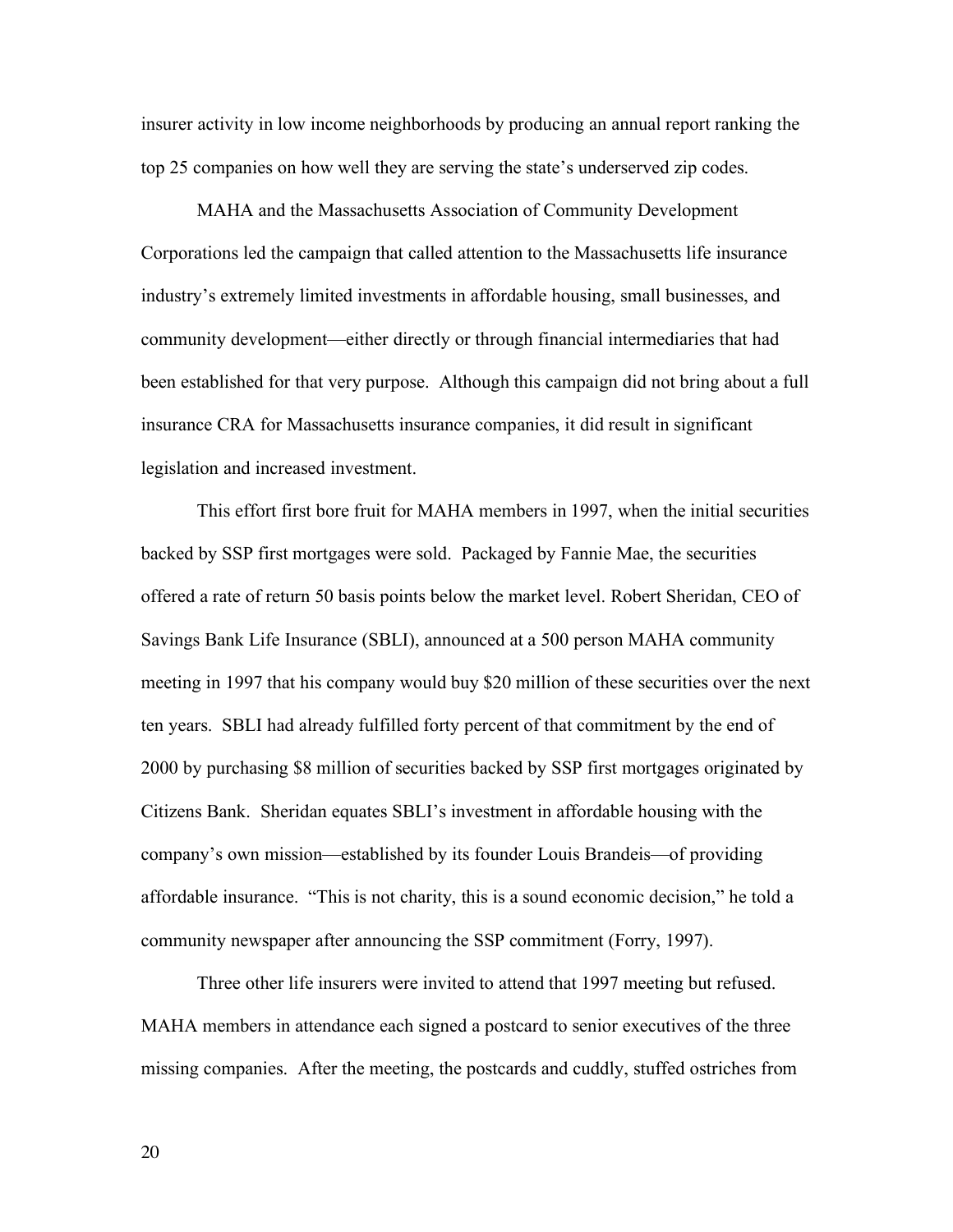FAO Schwartz were packaged in boxes and sent to the homes of the executives with their "heads in the sand".

In 1998 the Massachusetts legislature passed a bill that required, as a condition of receiving long-sought tax relief, that the state's life insurance industry and property/casualty insurance industry each establish an investment fund, capitalized at \$100 million, to make CRA-type investments throughout the state. It was one of these funds, the Life Insurance Community Investment Initiative (The Life Initiative), that made a purchase of \$6 million of SSP mortgage-backed securities—the fund's largest single investment to date.

Since the passage of the 1998 law, life insurers have become more engaged in promoting affordable homeownership. John Hancock Financial Services became the first sponsor of MAHA's homebuyer classes that was not a mortgage lender. SBLI has supplemented its purchases of SSP mortgage-backed securities with financial support for MAHA's efforts to reach out to more low- and moderate-income homebuyers.

# Powerful Action

In a reprise of its successful multi-bank community meeting five years earlier, MAHA moved into action again in May, 1999. This time with nine banks and 2,000 loans on the line, Boston Mayor Thomas M. Menino and 1,200 residents filed in to the Reggie Lewis Athletic Center to see if MAHA could once again convince banks to continue with this "one shot deal". MAHA was led by some old faces and some new ones. New leaders like Henry Crawford, Gerthy Lahens, and Iolanda Miranda joined Florence Hagins on stage to ask the bankers to make five year commitments.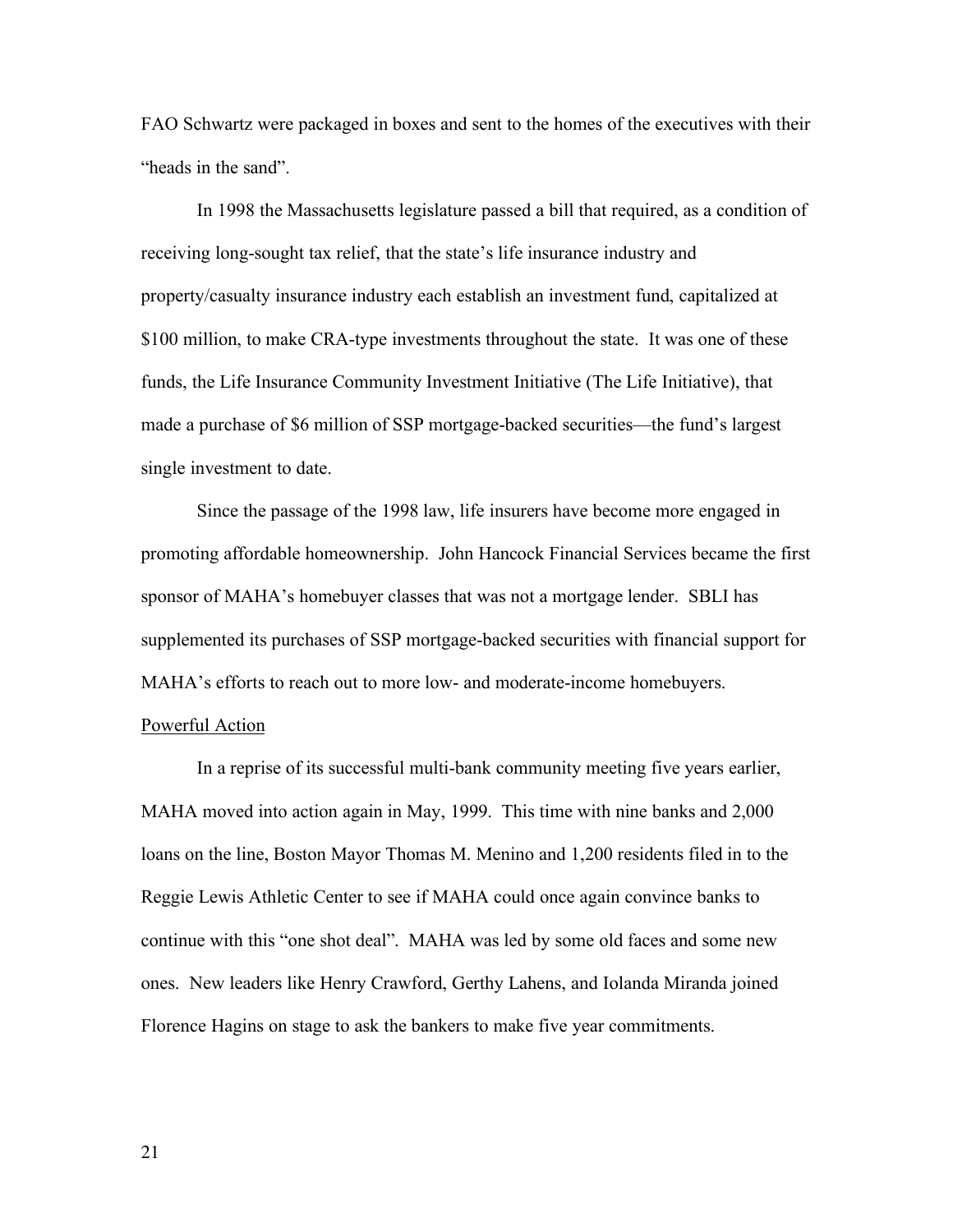Mayor Menino, who earlier had written at MAHA's behest to each of the city's banks asking them to come and make a commitment, summed up the evening perfectly when he took the microphone. "What you have tonight in this room, that's power." Power recognized by the city's financial and political leaders. Power wielded by individuals and neighborhoods not accustomed to winning. Power speaking to power.

The odds are long in each new fight, but the power of organized groups to win meaningful victories for themselves and their communities is what is helping to keep financial giants accountable to some of the nation's most underserved neighborhoods. New challenges abound with the rise of predatory lending, the consolidation in the financial services industries, and an increasingly technology-driven mortgage market. Community groups will again and again have to rely on organizing campaigns to help businesses realize that they often overlook and misunderstand low income and minority neighborhoods.

Florence Hagins recently reflected on why a group like the Homebuyers Union has been so successful against some of nation's most powerful financial interests. "I think it is because we do what we say we are going to do. Banks and insurance companies can respect that even when they disagree with us. And we have never asked them to give us anything. We are asking them to do business—to make loans. These are things that our neighborhoods deserve. And they know they can't pay us to be quiet."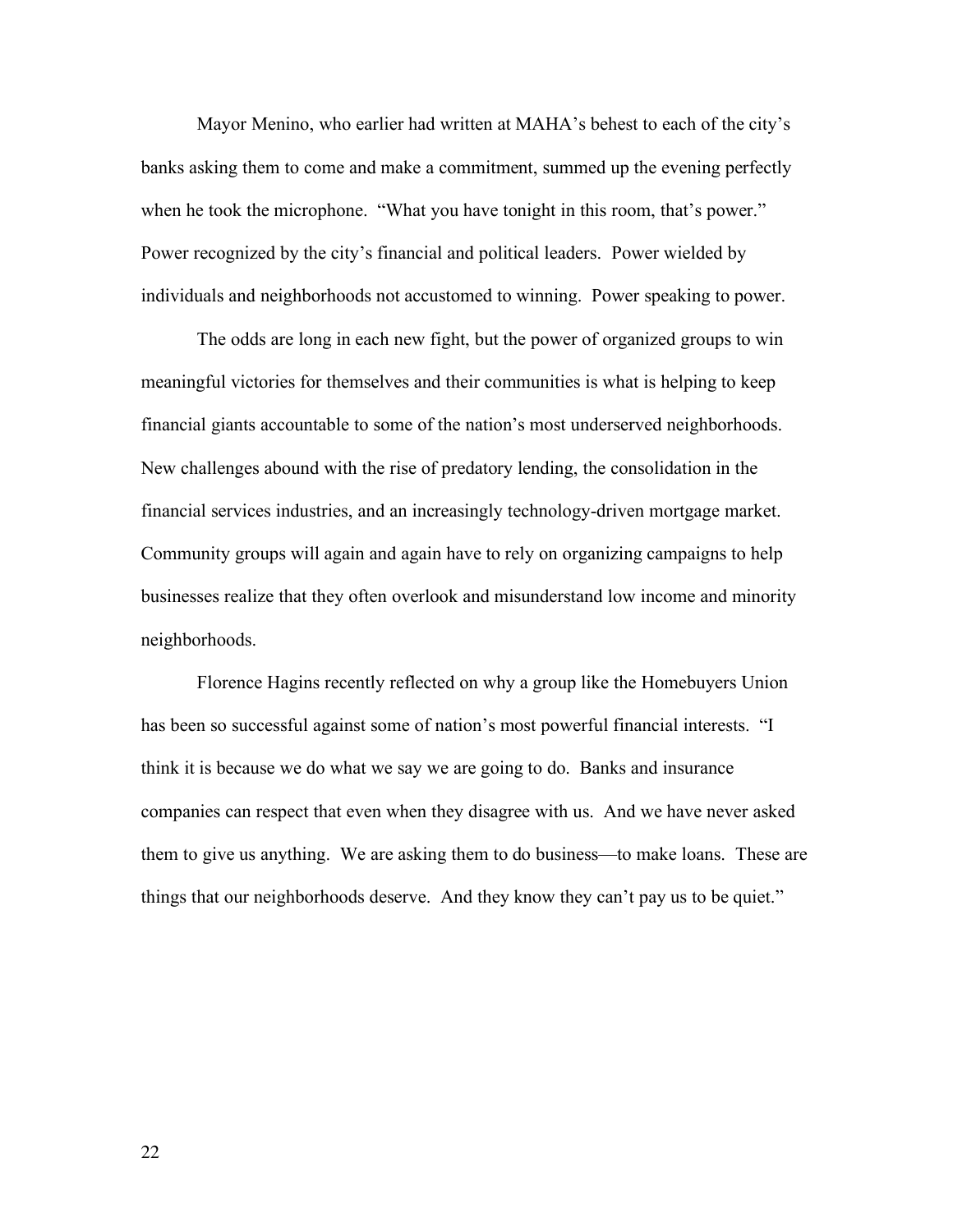# **References**

- Bradbury, Katharine L., Case, Karl E., and Dunham, Constance R. 1989. Geographic Patterns of Mortgage Lending in Boston, 1982-1987. *New England Economic Review*, September/October, pp. 3-30.
- Campen, James T. 1992. "The Struggle for Community Investment in Boston, 1989- 1991" Chapter 2 of Gregory D. Squires (ed.) From Redlining to Reinvestment: Community Responses to Urban Disinvestment, Temple University Press.

Campen, James T. and Callahan, Thomas M. 2001. Boston's Soft Second Program: Reaching Low Income and Minority Homebuyers in a Changing Financial Services Environment, paper delivered at the Federal Reserve System's Conference on Changing Financial Markets and Community Development, Washington, DC. April 6. Available on-line at www.mahahome.org and at www.chicagofed.org/cedric/.

- Community Investment Coalition. 1989. "Community Investment Plan, A Plan to Build and Preserve Affordable Housing and Improve Banking Services in North Dorchester, Roxbury, and Mattapan". August.
- Devine, Kevin. 1989. "The luck of the draw, Not many can afford 'affordable' housing," *Boston Ledger*, April 6.
- Forry, Ed. 1997. "Savings Bank Life Sets A Bold New Standard For Insurers," *Dorchester Reporter*, September 20.
- Levine, Hillel and Harmon, Lawrence. 1992. The Death of an American Jewish Community: A Tragedy of Good Intentions, The Free Press.